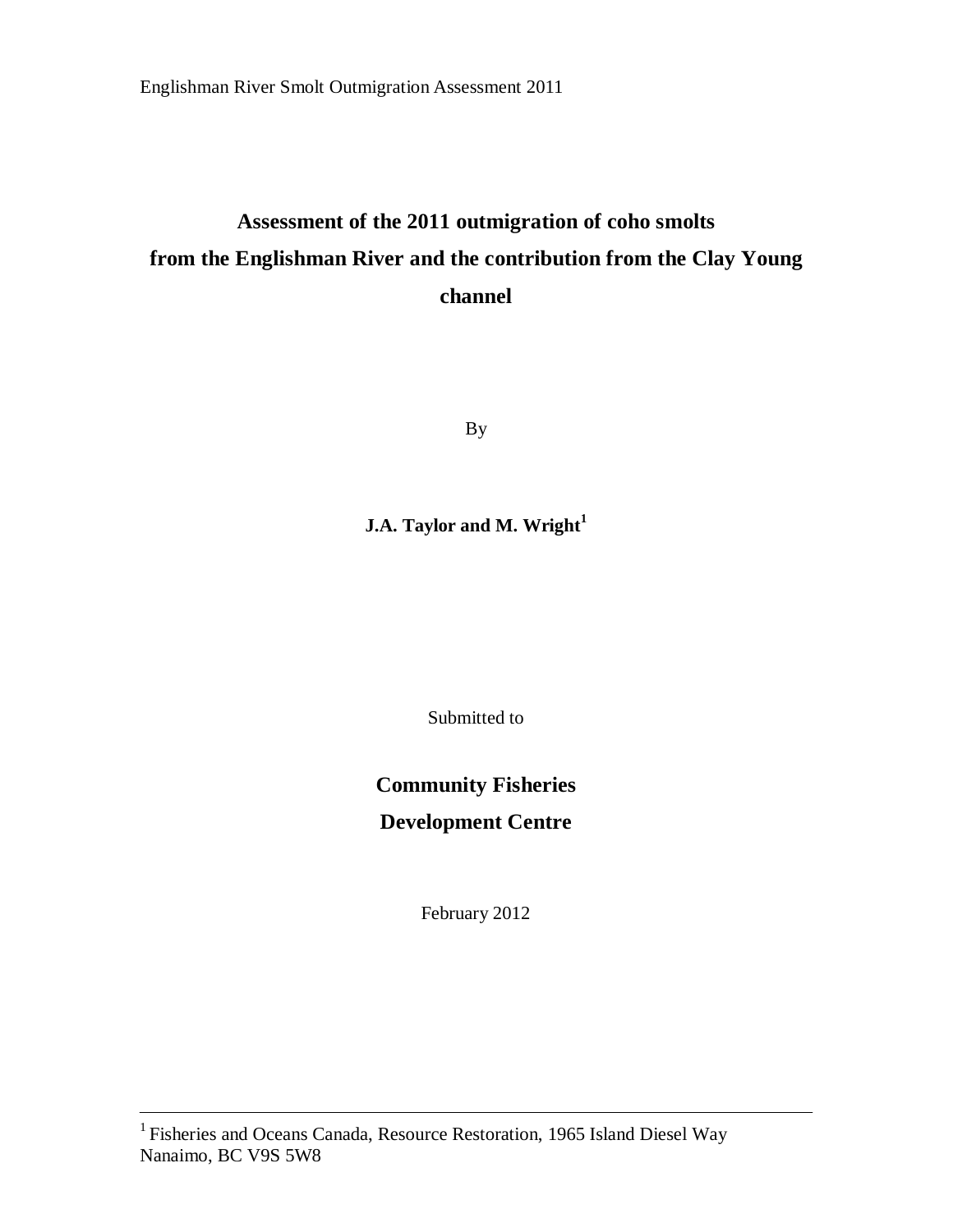# **ABSTRACT**

This report is the third in a series of studies that has assessed the overall coho smolt production in the Englishman River and quantified the portion originating in the extended Nature Trust side-channel, recently renamed the Clay Young Channel. A mark-recapture program, conducted between 31 March and 12 June, estimated total system production, while a collection weir was used to count out-migration from the channel, as well as supply marked fish for downstream recapture. Overall emigration from the Englishman system, during the study, was estimated to be  $57,498 \pm 5,851$  smolts, of which 36% were contributed by the channel. The 2011 contribution from the Clay Young channel was comparable, if somewhat lower, than that observed in the two previous years (both estimated at 41%). Temporal stratification was incomplete, with recaptures of marked smolts from earlier release periods encountered on two occasions. This required the combination of two strata on the first occasion and pooling of strata 4 to 6 in the second. A parametric bootstrap estimate (57,900) showed excellent agreement with the pooled estimate, indicating that bias was small: bias adjusted confidence intervals were more precise (coefficient of variation 4.6) than those based on the normal approximation.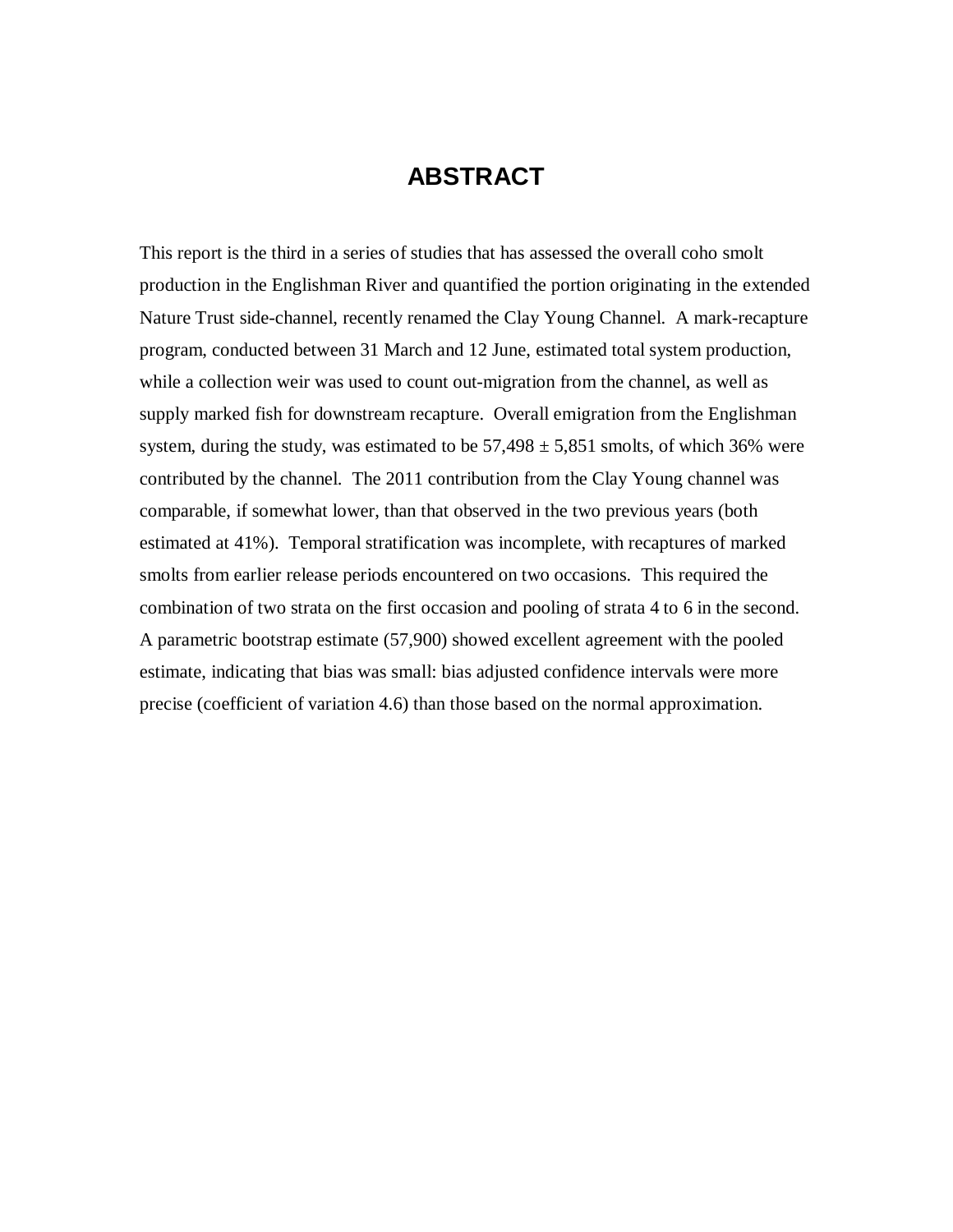# **TABLE OF CONTENTS**

| 1.0 |  |
|-----|--|
| 2.0 |  |
| 2.1 |  |
| 2.2 |  |
|     |  |
|     |  |
|     |  |
|     |  |
| 3.0 |  |
|     |  |
|     |  |
|     |  |
| 4.0 |  |
| 5.0 |  |
| 6.0 |  |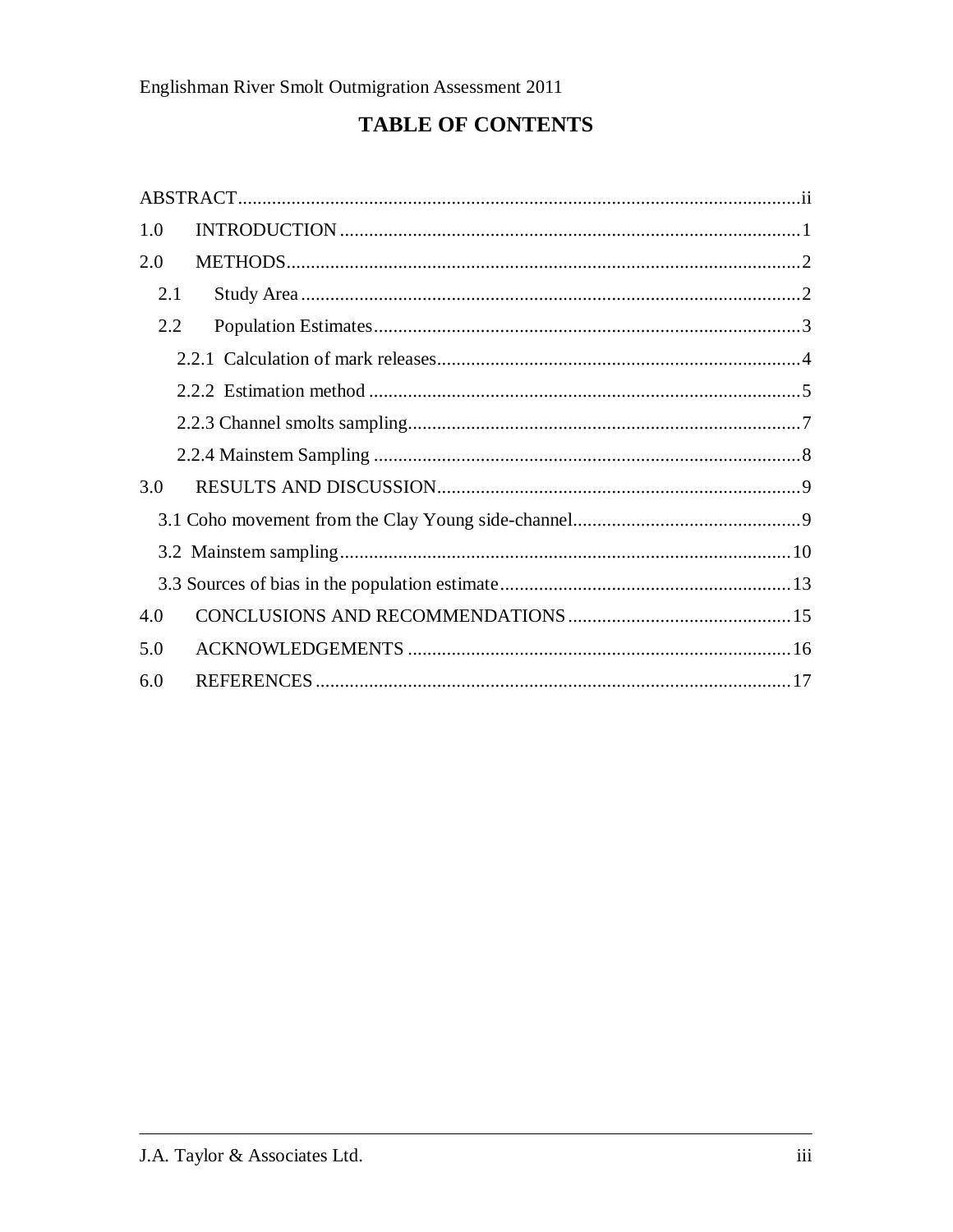## **LIST OF TABLES**

Table 1. Summary of coho smolt fork length (mm) by mark type measured at the Clay Young Channel and from the RST captures. The order of mark types corresponds to marking strata................................................................................................................19

Table 2. Estimates of population size derived from recovery sampling by the rotary screw trap a) with elimination of marks captured outside the marking period b) with combined recapture periods 1 and 2 and c) with combined periods 5 and 6. Capture probabilities (trap efficiencies) are provided by mark group...............................................................20

Table 3. Comparison of levels of precision obtained form unmodified temporal strata and from pooled strata. based on the normal approximation and bootstrapping. Bootstrap estimates were based on the hypergeometric distribution and 95% confidence intervals are provided in uncorrected and bias corrected form. Relative precision is assessed by the coefficient of variation (CV)..........................................................................................21

## **LIST OF FIGURES**

| Figure 1. Map of the Englishman River watershed. Anadromous barriers are shown as      |
|----------------------------------------------------------------------------------------|
| Figure 2. Daily catches of coho smolts from Clay Young Channel and in the rotary screw |
| Fig. 3. Comparison of cumulative frequency distribution plots of RST catches, marked   |

Figure 4. Frequency distribution of population estimates a) from the original data and b) from combined capture periods, from a parametric bootstrap procedure involving 1,000 iterations. The superimposed normal curve illustrates the degree of skewness...............25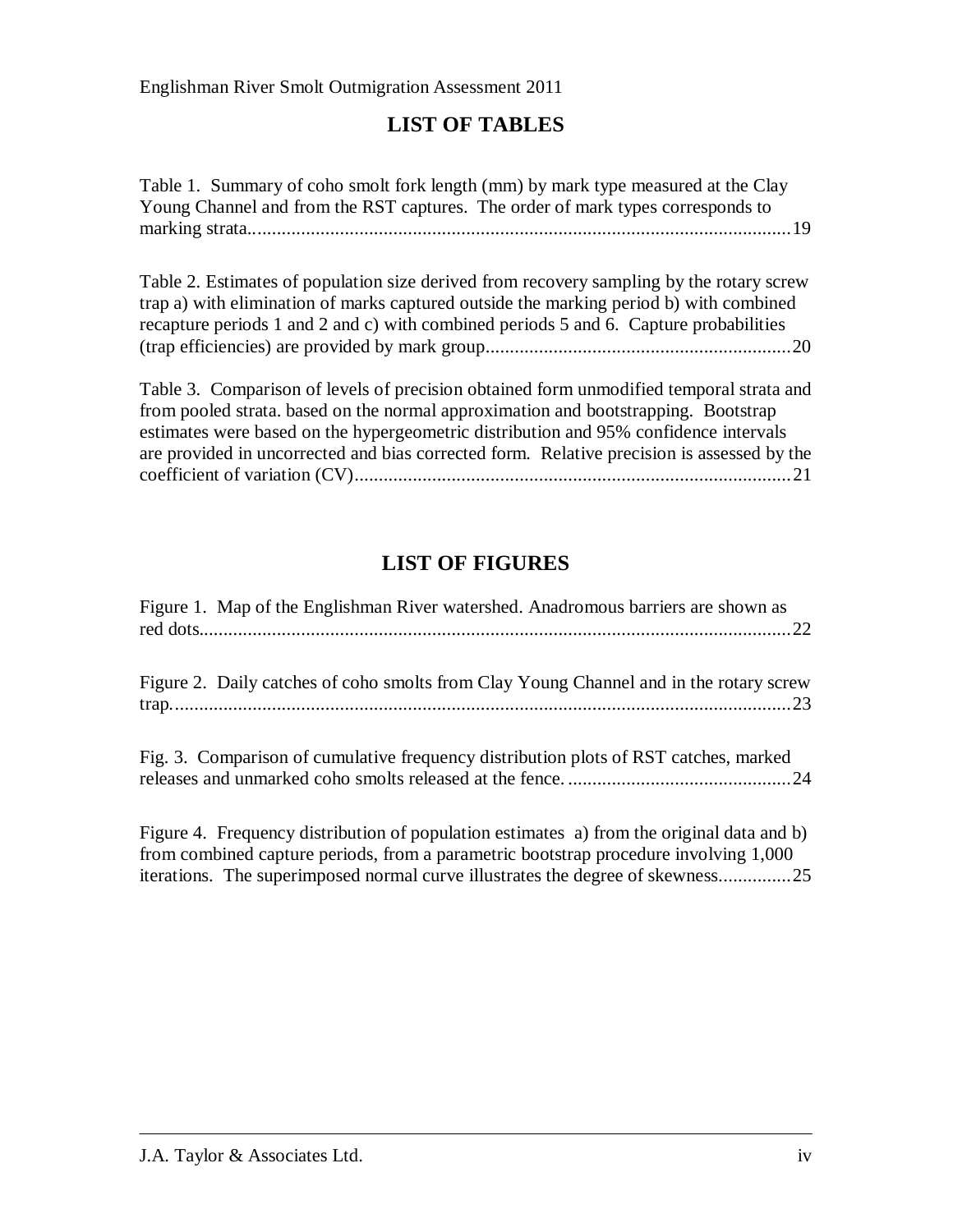# **1.0 INTRODUCTION**

In common with many other streams on the East coast of Vancouver Island, the Englishman River experienced declining escapements of coho and other anadromous species in the 1980's. This situation stimulated efforts by the DFO, local community groups and other stakeholders, to assess limitations on freshwater production and identify opportunities for mitigation. Among the limiting factors that were identified were extreme fluctuations in seasonal flows that resulted in lack of summer off-channel rearing areas, and a paucity of winter low velocity refuge areas for pre-smolts (Miller 1997). The Englishman River Salmon Maintenance Plan (Hurst 1988) initiated construction of sidechannel habitat in 1989 with the Weyerhaeuser Channel (then MacMillan Bloedel Ltd. Channel). A second channel, the Nature Trust Channel (then Fletcher Challenge Ltd. Channel and subsequently Timber West Channel), was constructed in 1992. In 2007 the Nature Trust channel was extended by 2.9 km, bringing the total available rearing habitat to 7.44 ha. This channel was re-named the Clay Young channel.

The functionality of these channels was examined through a number of population estimates of juvenile coho and other species produced in the 1990's. However, these employed different methodologies and were difficult to compare directly (Miller 1997). In 2001, the Englishman River was selected by the Pacific Salmon Endowment Fund Society (PSEFS) as one of the watersheds to be the focus of strategic recovery planning. An essential part of recovery evaluation is development of annual baseline data on coho and steelhead smolt abundances to permit assessment of trends in stock dynamics. The Englishman River Watershed Recovery Plan (ERWRP; Bocking and Gaboury 2001) initiated a series of programs to address these issues through the Community Fisheries Development Centre and local fisheries stream stewards. From 2002, these studies were ratified by ERWRP and funded by PSEF. More recently, since 2005, the Community Fisheries Development Centre (CFDC), in conjunction with a number of partners, including DFO, Pacific Salmon Commission, and Ministry of Transportation and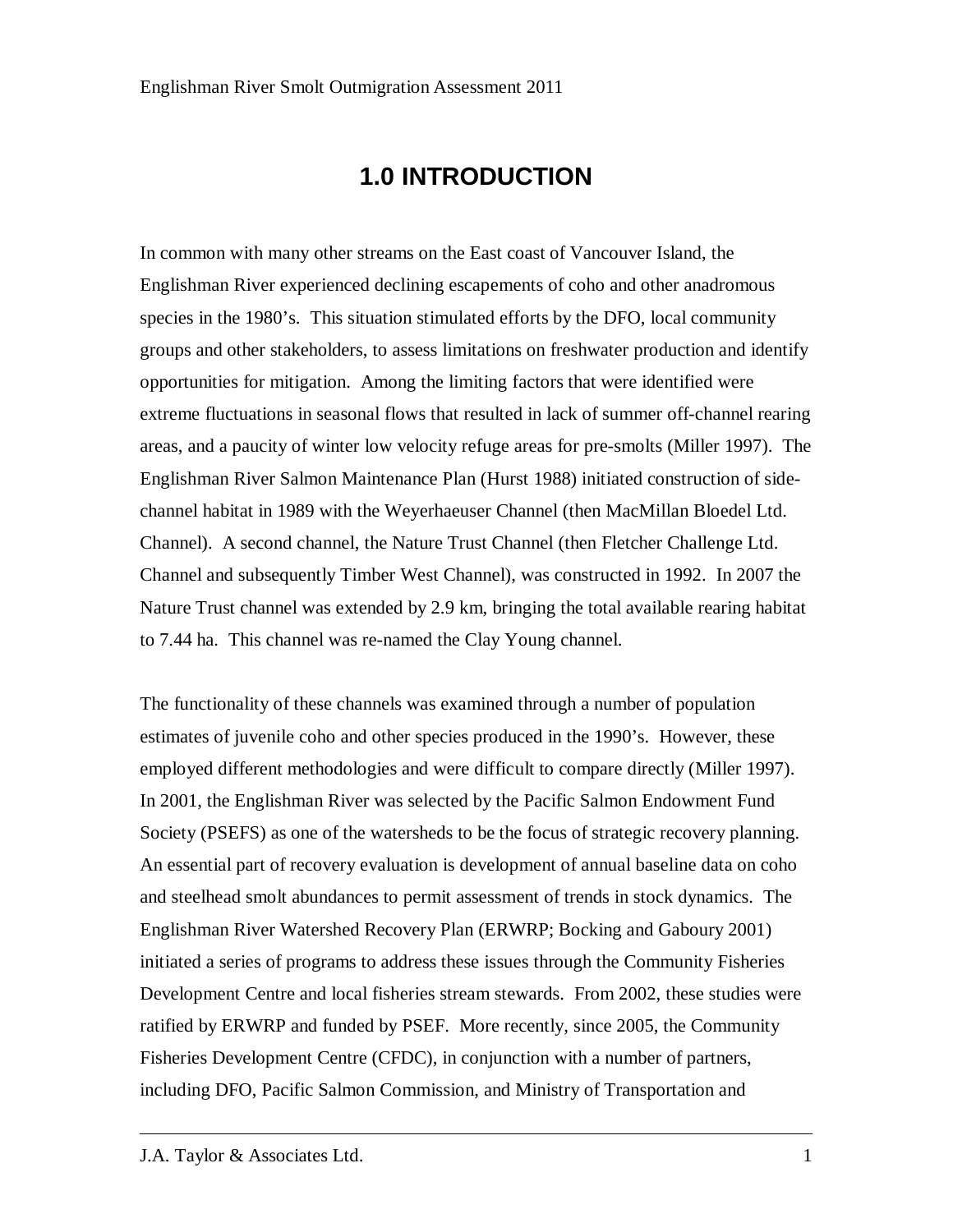Highways has generated programs of similar design that have produced a series of population estimates for juvenile coho migration that form a baseline dataset to identify trends in stock dynamics. The present report describes the sixth project in this series.

# **2.0 METHODS**

The 2011 program design was based on the stratified estimator described by Carlson et al. (1998) which was first used successfully in 2005 (Taylor 2005), replacing the pooled Petersen estimator employed in previous studies initiated in 1998 (Decker at al. 2003). This design utilizes a single RST site and using multiple mark types to guard against recovery interactions among recovery strata.

### **2.1 Study Area**

The Englishman River flows from Mount Arrowsmith north-east for 28 km to enter the Strait of Georgia just south of Parksville, on Vancouver Island (Fig 1). It drains a watershed of approximately  $324 \text{ km}^2$ . The Englishman River primarily supports runs of coho *( Oncorhynchus. kisutch)* and chum *(O. keta)*, with less numerous escapements of chinook *(O. tshawytscha)*, pink *(O. gorbuscha)*, sockeye *(O. nerka)* steelhead *(O. mykiss)*, and anadromous cutthroat trout *(O. clarki)* (Brown et al. 1977). Anadromous fish can access 15.7 km of mainstem, up to the natural barrier of the Englishman River Falls. Additional anadromous fish habitat is provided by tributaries that increase the accessible length to 31 km (Decker et al. 2003). Among these, Centre Creek is a major contributor at 5.2 km long, representing approximately 17% of the total linear habitat.

The constructed side-channels provide 950 m (Weyerhaeuser) and 4,100 m (Nature Trust) of low gradient habitat in the lower 7 km of river. The Weyerhaeuser Channel is located approximately 6 km upstream from the estuary, on the south bank of the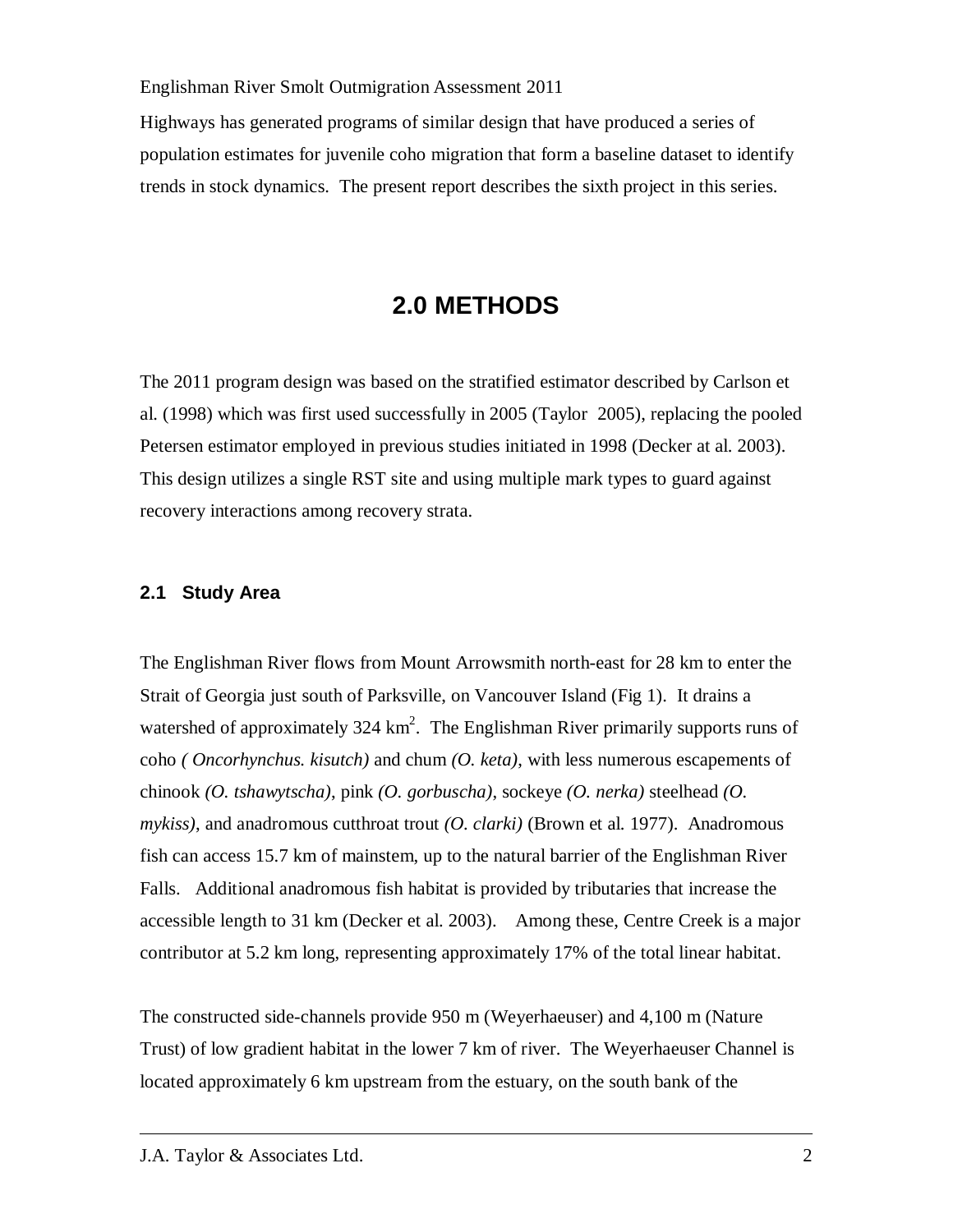mainstem. It was constructed as a groundwater channel in 1989, primarily to create summer and winter rearing habitat for juvenile coho. Although the initial constructed length was 600 m, a surface water intake was added and the overall length was extended in 1998 to include 2 spur channels for an overall wetted area of  $6,000 \text{ m}^2$ . In 2009, the river intake was damaged by flood waters and was subsequently removed in 2010. The Nature Trust channel flows into the mainstem from the north bank, 1 km further upstream. Prior to its extension, the Nature Trust Channel provided 17,709  $m^2$  of low gradient (0.5%) habitat. Both channels derive flows from groundwater upwelling as well as controlled intake of river water. In combination, these channels represented a substantial contribution to coho production in the Englishman River system, with estimates ranging from 10% (2003, Schick and Decker 2004) to 25% (1998, Decker et al. 2003). Taylor (2005) estimated that the Nature Trust channel alone produced 9.3% of the production in the Englishman River system.

Extension of the Nature Trust channel to 7.44 ha of available rearing habitat generated unprecedented production, with 42% of the overall outmigration of coho smolts in 2009 originating in the newly named Clay Young channel. In 2010, 43% of a smaller migration was contributed by this area. The initial year represented an areal density of 0.43 smolts. $m<sup>2</sup>$  for the portion of the channel delimited by the fence, exceeding the adopted biostandard of 0.4 smolts  $m^2$ . In 2010, the density fell to 0.28 smolts  $m^2$ .

### **2.2 Population Estimates**

The stratified estimator described by Carlson et al. (1998) requires the application of unique mark types within designated marking periods to provide an estimate of capture probability (trap efficiency) over time, so that variation in efficiency can be addressed within the assumption of reasonable consistency in strata. This approach requires temporal stratification such that each trap efficiency trial is discretely paired with one capture period. An important element in planning is to determine the number of marks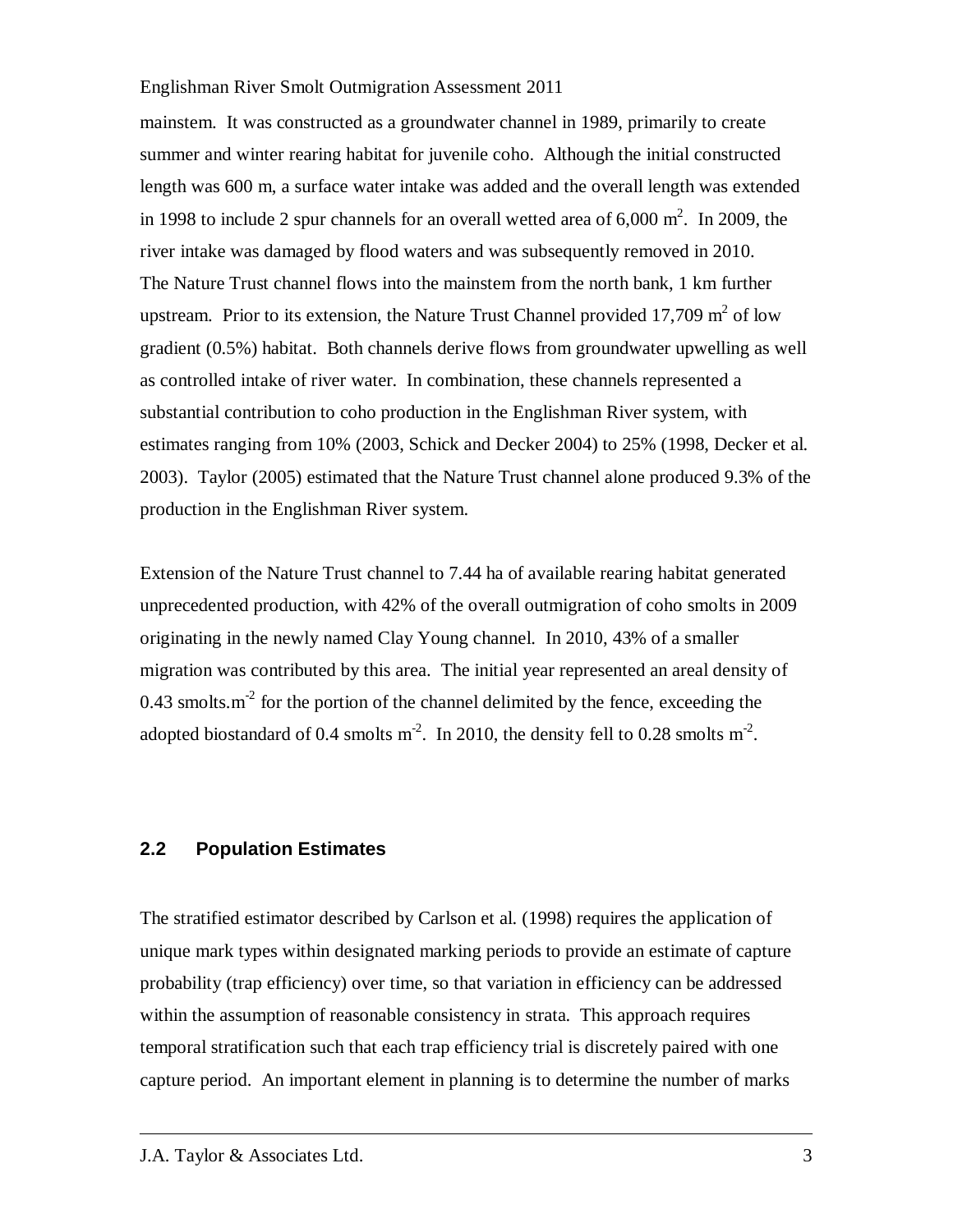that must be released in order to achieve an appropriate level of accuracy for desired precision. Data from the 2010 study was used to generate the necessary parameters to calculate the required sample size for mark releases per stratum.

### 2.2.1 Calculation of mark releases

An appropriate goal for the level accuracy and precision was based on the recommendation of Robson and Regier (1964) for fairly accurate management work: an acceptable level of error is  $\pm 25\%$  to be exceeded not greater than 5% of the time  $(\alpha=0.05)$ . A large number of smolts were expected to be available from Clay Young Channel, consequently, smolt numbers were not anticipated to be a limiting factor in any but the initial and final strata. The total relative error  $(r_h)$  was set at  $\pm 15\%$  for 95% precision, as in previous years, and the calculated number of marks required to achieve this target was considered to be a minimum for the program.

Strata totals from the 2010 migration were used to estimate the proportion of the population encountered in each time period  $(\phi_h)$  : a total of 5 strata were anticipated for 2011, given a provisional program duration of April 17 to June 7. These were 1%, 35%, 34%, 10% and 12%. A capture efficiency of 7.5% was assumed for the RST: the 2010 estimate was considerably higher at 11.2%, however, this value was much greater than in other years of the program and was considered not to be sufficiently conservative. Assuming a constant relative error (i.e.  $r_1 = r_2 = ... = r_L$ ) then the expected stratum relative error  $(r<sub>t</sub>)$  was estimated to be 29% from:

$$
r_h = \frac{r_t}{\sqrt{\sum_{h=1}^L \phi_h^2}} \qquad (1)
$$

and the number of marks required for release per stratum was calculated from: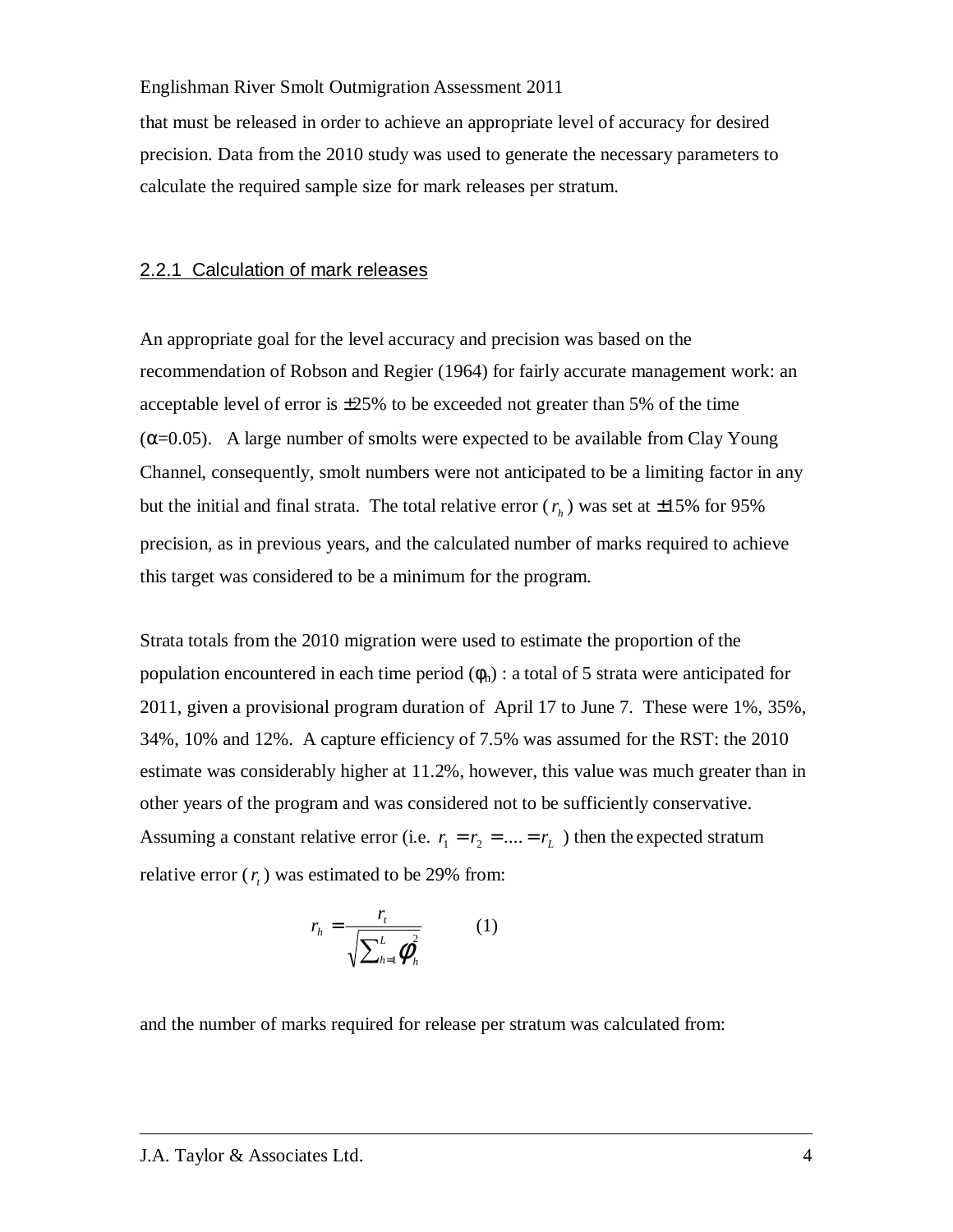$$
M_h = \frac{K}{e_h(100)}\tag{2}
$$

where K is a constant described by the power function  $y=3E+6x^{-1.8893}$  constructed for  $\alpha$ =0.05 from data given in Carlson et al. (1998). Solution of equation 2 indicates that the release of 678 marked fish is required as a minimum in each stratum.

### 2.2.2 Estimation method

The common Petersen estimator for population size, incorporating the Chapman (1951) modification for small sample bias, was used to provide an estimate of the overall population, including marked smolts, from release catch and recapture data. This estimator compensates for the tendency of the simple Petersen to overestimate the true population, particularly at low sample sizes, but requires recaptures to exceed 7 in a given stratum (Robson and Regier 1964). Strata estimates are from:

$$
\hat{N}_h = \frac{(n_h + 1)(M_h + 1)}{m_h + 1} - 1
$$
\n(3)

where

 $\hat{N}_h$  = estimate of population size for stratum h  $M_h$  = number of marked smolts in stratum h  $n_h$  = number of smolts in the RST catch in stratum h  $m_h$  = number of recaptured marks in stratum h

Total smolt abundance is given by:

$$
\hat{N} = \sum_{h=1}^{L} \hat{N}_h \tag{4}
$$

#### J.A. Taylor & Associates Ltd. 5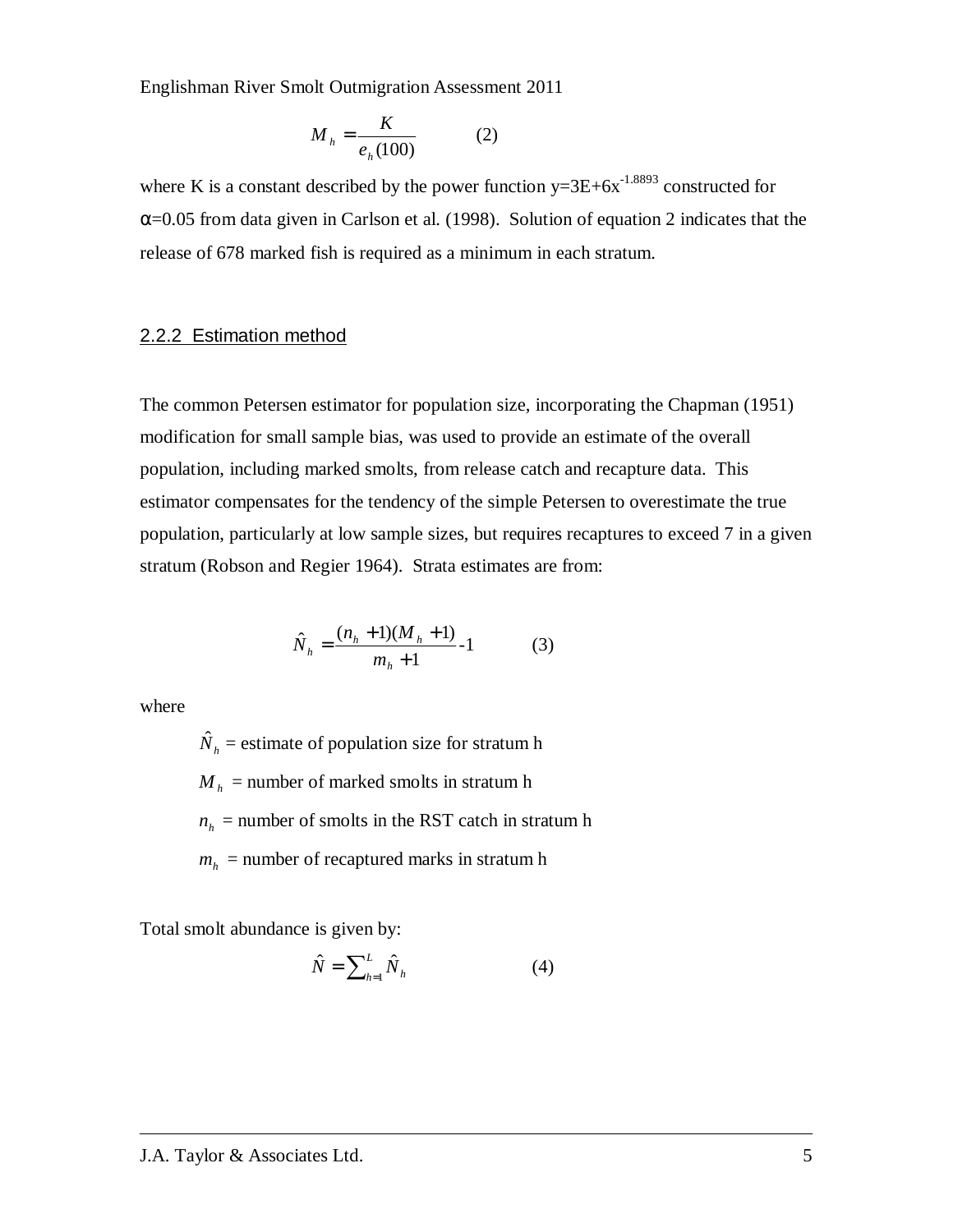Given that predicted release of marks plus total catches in any RST was expected to be less than the anticipated population of smolts, the result is an approximately unbiased estimate.

The tally of marked smolts from RST catches represents sampling without replacement and, hence, the distribution of  $m_h$  for ranges of  $M_h$  and  $n_h$ , is hypergeometric. However, for populations greater than 100, simpler distributions, such as the binomial and normal, are satisfactory approximations (Robson and Regier 1964). Given the very large smolt population size, the normal approximation to the variance for  $\hat{N}_h$  is adequate, in the form:

$$
v(\hat{N}_h) = \frac{(M_h + 1)(n_h + 1)(M_h - m_h)(n_h - m_h)}{(m_h + 1)^2 (m_h + 2)}
$$
(5)

and the overall variance is:

$$
v(\hat{N}) = \sum_{h=1}^{L} v(\hat{N}_h)
$$
\n(6)

(see Seber 1982:p60 for conditions to satisfy an approximately unbiased estimate of variance).

Approximate 95% confidence limits for  $\hat{N}$  are:

$$
\pm 1.96 \sqrt{\nu(\hat{N})} \tag{7}
$$

Consistency in the capture efficiency of the RSTs through time was examined using a  $\chi^2$ contingency test. Randomness of the marking sample was tested by comparing the frequency distributions of marked and unmarked coho in size classes of 10mm (65 – 105mm), using a χ2 goodness of fit test after Seber (1982: p74). Similarly, size selective catchability was tested by comparing the distributions for recaptured and not recaptured smolts (χ2 Seber 1982: p71).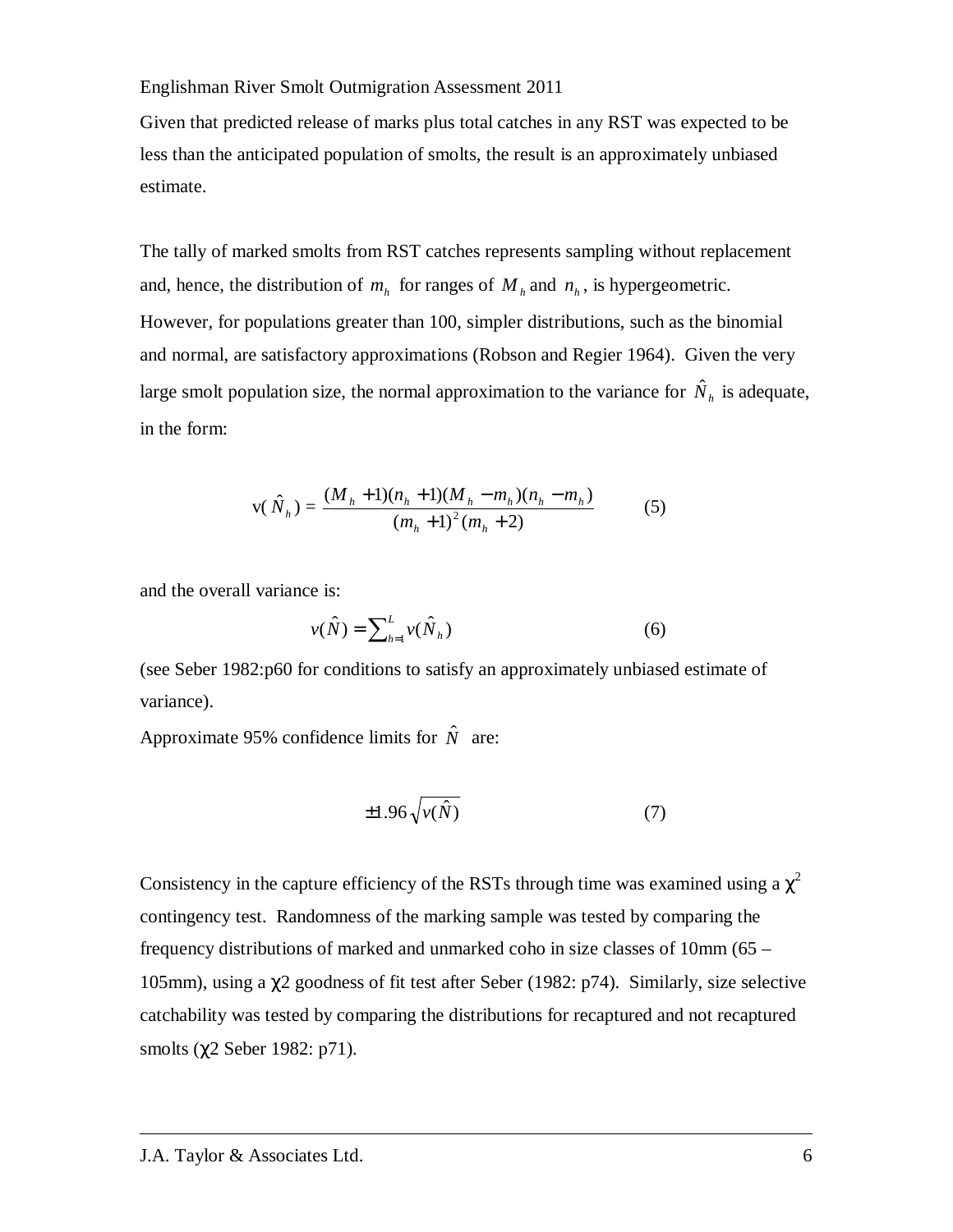The precision of the estimate was assessed using the parametric method described by Carlson et al. (1998). The number of recaptures in each stratum  $(m_h)$  was treated as hyper geometrically distributed with parameters { $\hat{N}_h$ ,  $M_h$  and  $n_h$ }. One thousand random variates  $m_{jk}$  were drawn from the hypergeometric distribution using Systat© and used to calculate  $\hat{N}_{jk}$  from equation 3. The precision of the estimate of population size was calculated as bias-corrected percentile confidence intervals (Efron and Tibshirani 1993), where:

 $P_{\text{UPPER/LOWER}} = \Phi(2Z_o \pm 1.96)$  following calculation of the constant *Zo* (p185).

#### 2.2.3 Channel smolts sampling

Counts of the number of smolts that migrated from the Clay Young channel were made at a converging downstream weir: description of the construction and operation of a weir of this type can be found in Decker et al. (2003). Weir integrity was maintained throughout the project and, consequently, the total count accurately reflects population size for that portion of channel habitat located upstream: total catches and mark releases are provided in Appendix 1.

The weir was operated daily from 31 March to 12 June. All species collected at the weir were identified and tallied: this included steelhead salmon (*O. mykiss*) which were also enumerated at the mainstem sampling site (Appendix 2). Juvenile coho smolts were measured for fork length (mm) using a systematic procedure, based on a fixed sampling interval, i.e. every  $4<sup>th</sup>$  or  $5<sup>th</sup>$  fish, to sample randomly. Measurements were made on a daily basis to limit bias from sporadic sampling affecting estimates of mean fork length. Ninety-three percent of the steelhead smolts were measured at both the fence and the mainstem site. Water temperatures were collected daily at each weir and at the RST locations (Appendix 3).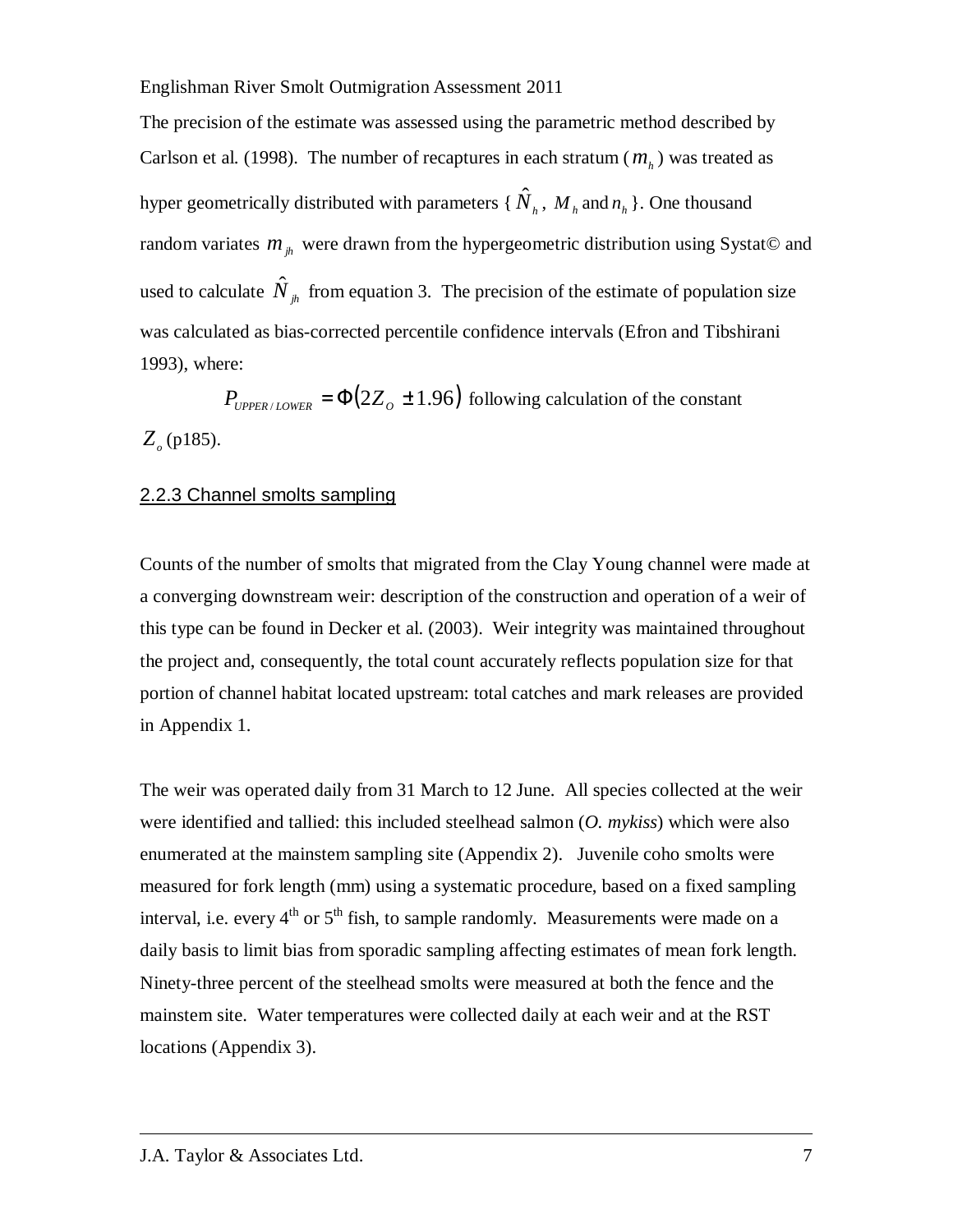Marking and subsequent release of smolts collected at the weir and recapture of marked and unmarked smolts from the lower river provided the data to estimate overall population size of the Englishman River outmigration. All juvenile coho > 65 mm were considered to be smolts. In previous years of the program, significant size selectivity by the rotary screw trap (RST) has been evident ( Taylor and Wright 2010). An upper limit to marked smolts of 105mm was set in 2011 to see if lower trap efficiency in collecting larger more agile fish was a contributory factor in size comparisons between weir and RST captures.

Marking was performed on healthy smolts using a Pan Jet dental inoculator (Herbinger et al. 1990) to apply a sub-dermal tattoo of Alcian Blue dye to a fin. Three distinct marks, chosen for maximum visibility, were applied during the study: upper caudal fin, anal fin and lower caudal fin. The intent was for all marks released in each period to have moved through the system to the RST before further marks were released. Therefore, marking was concentrated at the beginning of each period to ensure that each release was discretely paired with one capture period. A flow-through holding box was used to estimate mortality of marked smolts in each release stratum: at least 100 smolts were held for 24 hr after which they were checked for mortalities.

Provisional sampling periods were established before the study started but these were adjusted to accommodate the minimum required mark releases and flow conditions in the mainstem. In 2011 we were able to initiate sampling earlier than in the previous year. We also continued until 12 June, a week later than in 2010. Consequently an additional release and recovery period was added to the program, bringing the total to 6.

### 2.2.4 Mainstem sampling

A 2 m diameter RST was installed in the Englishman River mainstem to trap juvenile coho migrating downstream and assess the mark-unmarked proportions of the migration. The RST was installed in the same location as in the 2010 study, on the east side of a 5 m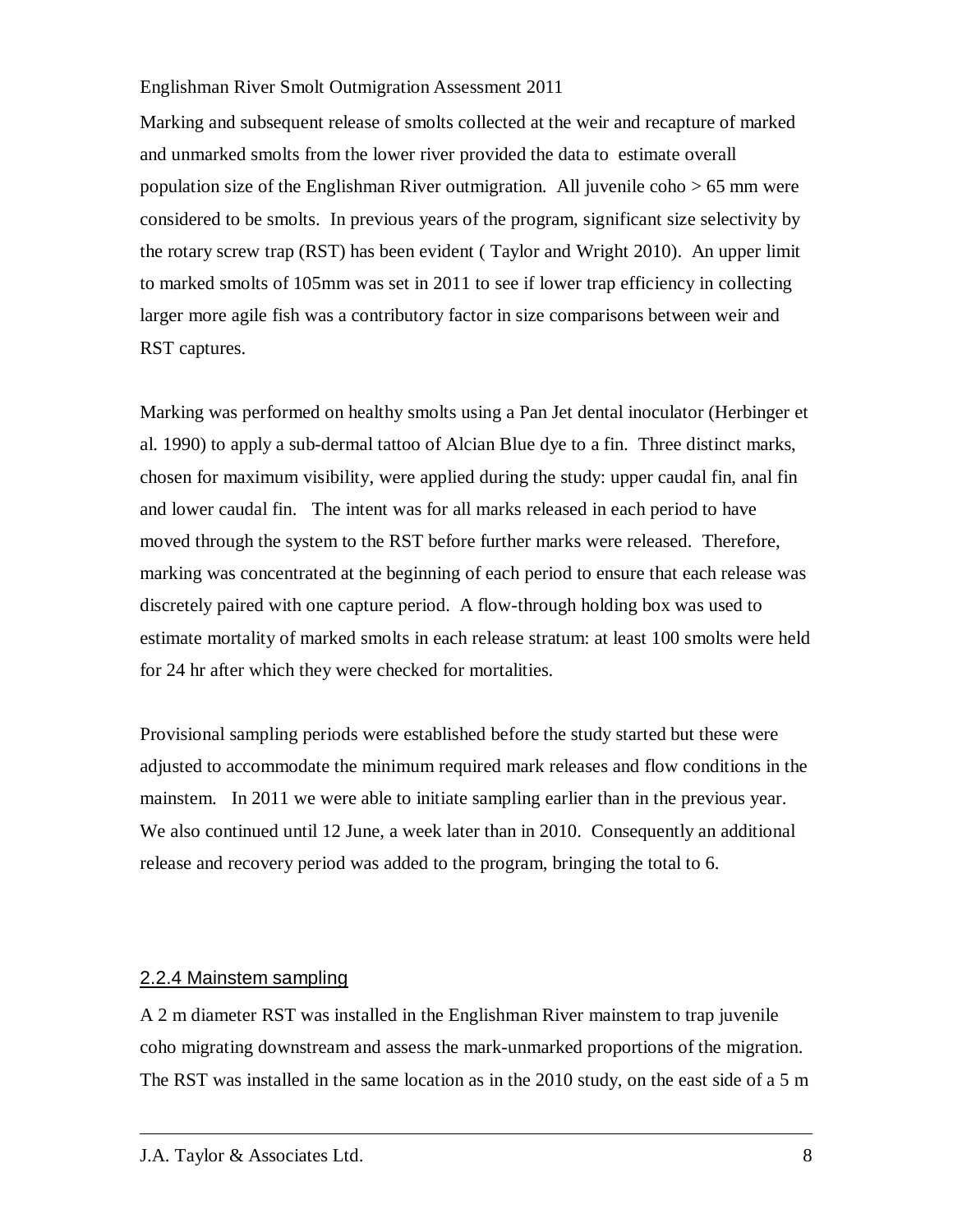wide gravel bar. Some movement of the RST was performed to accommodate changes in the hydrograph, however, for a majority of the program, at least 30% of the channel was sampled.

All smolts with a mark originating from Clay Young Channel were measured for fork length (mm). Unmarked smolts were also measured; sub-sampling was performed on large catches.

# **3.0 RESULTS AND DISCUSSION**

### **3.1 Coho movement from the Clay Young side-channel**

Daily counts of coho smolts migrating from the Clay Young side-channel were initiated on 31 March, at a water temperature of  $6.5^{\circ}$ C. The concurrent mainstem temperature was 5.0<sup>o</sup>C. During the study, water temperature in the side-channel ranged from 6<sup>o</sup>C to  $12.0^{\circ}$ C, while the mainstem was substantially cooler, reaching a maximum temperature of only 8.5<sup>0</sup>C: this was lower than in either of the two previous years;  $11^{0}$ C in 2010 (Taylor and Wright 2010) and  $14^{\circ}$ C in 2009 (Taylor and Wright 2009). Similarly, average temperature in the channel was  $8.7^{\circ}$ C versus 6.7<sup>o</sup>C in the mainstem.

Perhaps due to the cold water temperature, significant smolt movement was not encountered until late April. Daily smolt migration is illustrated in Fig. 2. Peak migration occurred on May 23, with a count of 1,993 smolts, much lower than in the previous year (3,014). Similarly, in a ten day period between 16 May and 25 May, 45.5% of the total migration from the channel (9,090 smolts) was recorded (Appendix 1),lower than the maximum 10 day count in 2010 (11,676 smolts). A total of 4,788 smolts were marked for population estimation. Upper caudal, anal and lower caudal fin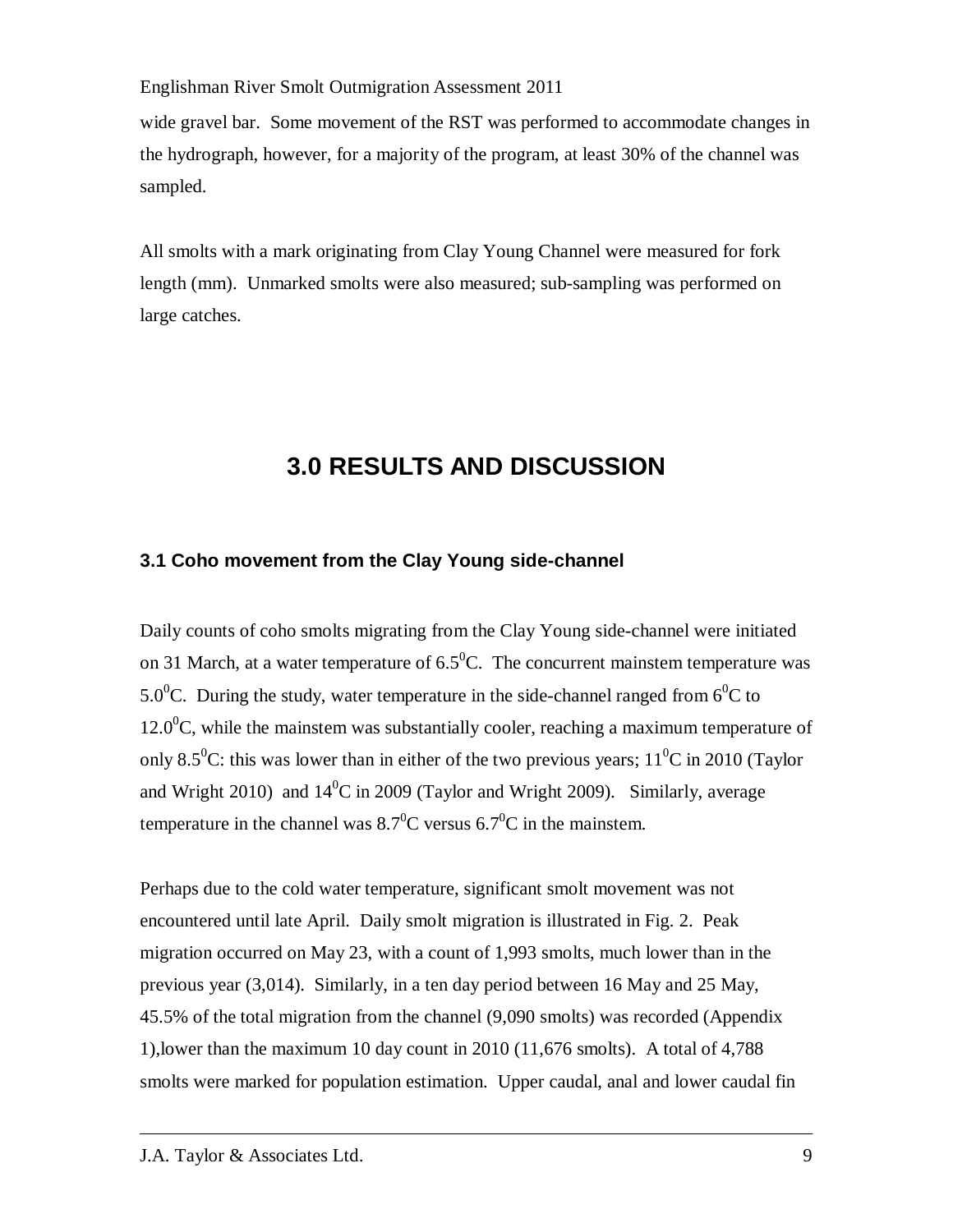clips were used in rotation over the 6 periods of the program: releases by mark type and period are provided in Appendix 1. In all marking periods smolts were sufficiently numerous to exceed the minimum target (678 individuals) for release: in some cases substantially so with 1,050 smolts marked in period 5 (Appendix 1).

The total count of juvenile coho from the Clay Young Channel was 19,960 individuals: on the last day of sampling 142 were captured, indicating that the outmigration was incomplete and that this total is an underestimate of channel production, although likely a minor one. Adjusted for unsampled length, the estimate from the Clay Young channel is 20,499 smolts, or  $5,000$  smolts.km<sup>-1</sup>. The total is slightly larger than in 2010 due to the greater length of the program and is substantially larger than the range of estimates provided by Marshall and Britton (1990) for coastal streams (1990:  $363 - 3018 \text{ km}^{-1}$ ).

Totals of 1,211 upper caudal, 935 anal and 475 lower caudal marked smolts were measured during the program. Mean fork lengths for these groups, by marking period, is given in Table 1, the mean for all mark types was 93.3 mm (SD 7.1).

### **3.2 Mainstem sampling**

The RST was fished between March 31 and June 12 with no periods where high discharge levels interfered with sampling. On several occasions, reduced catches resulted from a variety of objects being captured by the RST causing loss of fishing time. Unfortunately the degree of losses cannot be quantified, but they would be expected to have affected marked and unmarked fish equally. Consequently, the effect on the period estimates involved would be small. This is borne out by the occurrence of 3 blockages in Period 3, which had the highest capture efficiency in the program.

Over the course of the study a total of 4,313 smolts were captured, including 357 marks from 4,788 releases (Table 2). Figure 3 illustrates the cumulative proportional catches from the channel and in the RST and documents the agreement between mark releases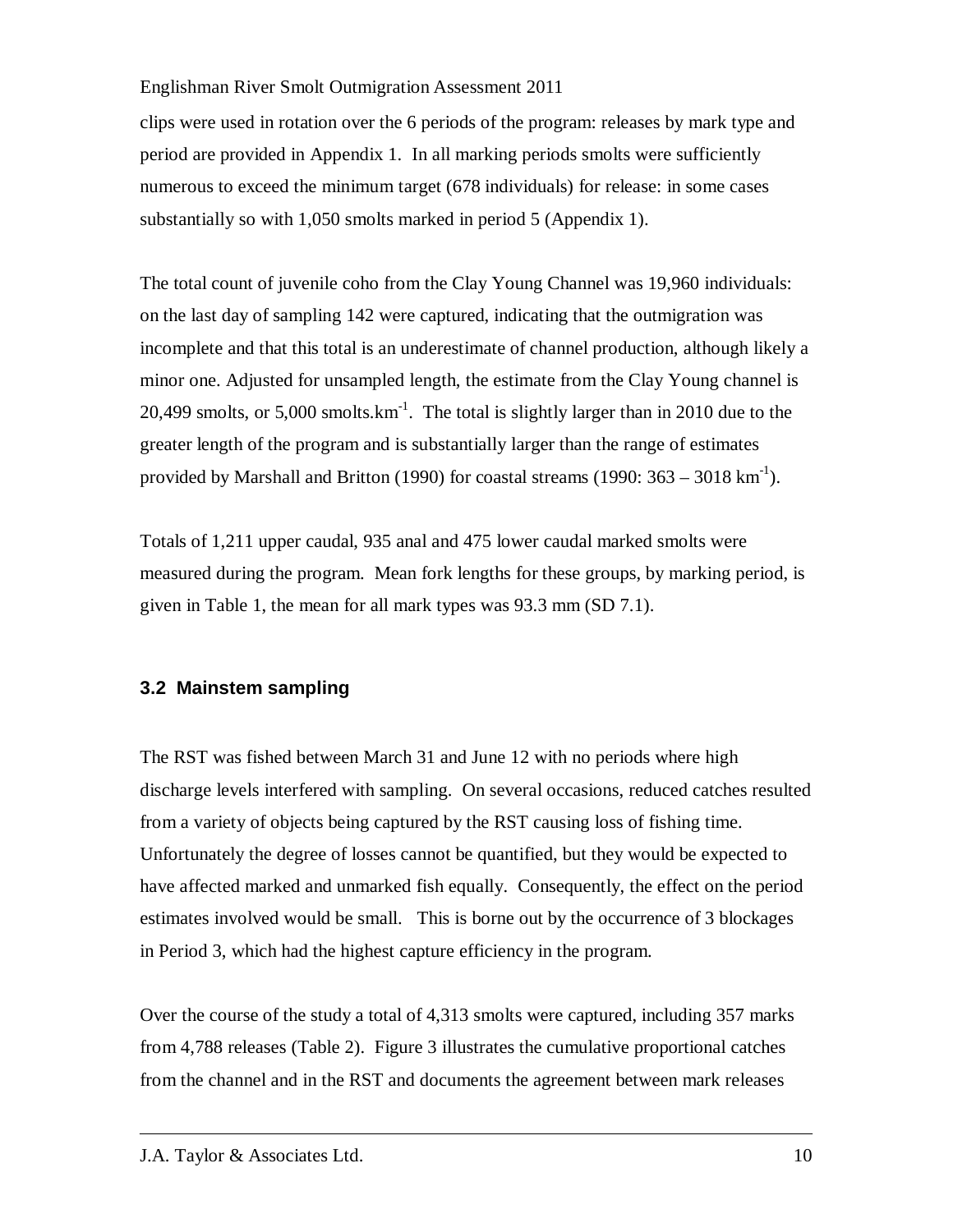and mainstem movement as well as the end of migration: the step pattern in the channel smolt releases reflects the pattern of mark application. The overall capture efficiency was 8.0% (values ranged from 3.0% to 10.4%), in excellent agreement with 7.5% anticipated in pre-study planning, but lower than in the 2010 study (mean 11.2%, range 1.2% to 18.5%, Taylor and Wright 2010). Capture probabilities demonstrated significant temporal variation (Pearson chi-square,  $\gamma$ 2 = 55.2, df = 5, p < 0.001). As a result, the data could not be pooled over all periods to provide a Petersen estimate since the lack of temporal consistency suggests that such an estimate would incorporate substantial bias. However, some manipulation of temporal strata was necessitated by the recovery of a small number of marks in a succeeding release period.

A basic assumption of the estimation method is that marks are unique to a capture period (i.e. there is a low probability of recaptures from an efficiency trial occurring in a later stratum). In general, this has been true for the previous programs. However, in 2011, two instances of recaptures beyond the appropriate recapture period occurred, the first in period 2 (2 lower caudal marks from period 1) and the second in period 6 (1 anal mark from period 4). Two options were available, either to eliminate these recaptures or to accommodate them by collapsing the respective strata into a longer efficiency trial by respectively combining strata 1 and 2, and 4 through 6. The resulting period estimates could then be summed to provide an overall population estimate for the Englishman system. The effect of pooling was tested by comparing the estimate generated by excluding these recaptures, with successive estimates which included them. The various stratum estimates of population size and associated statistics derived from the combinations of catches and recaptures are presented in Table 1.

The initial estimate of total smolt numbers was  $55,315$  (95% CI 49,178 – 61,452). Precision for this estimate was excellent  $(\pm 5.67\%)$  at almost 3 times the design target even though the recapture probability in the fifth stratum was low (3.0% with a coefficient of variation of 16.5% (Table 2a). Values of precision in the other strata ranged from 10.0% to 14.2%, due to generally high capture probabilities (range 5.5% - 10.4%).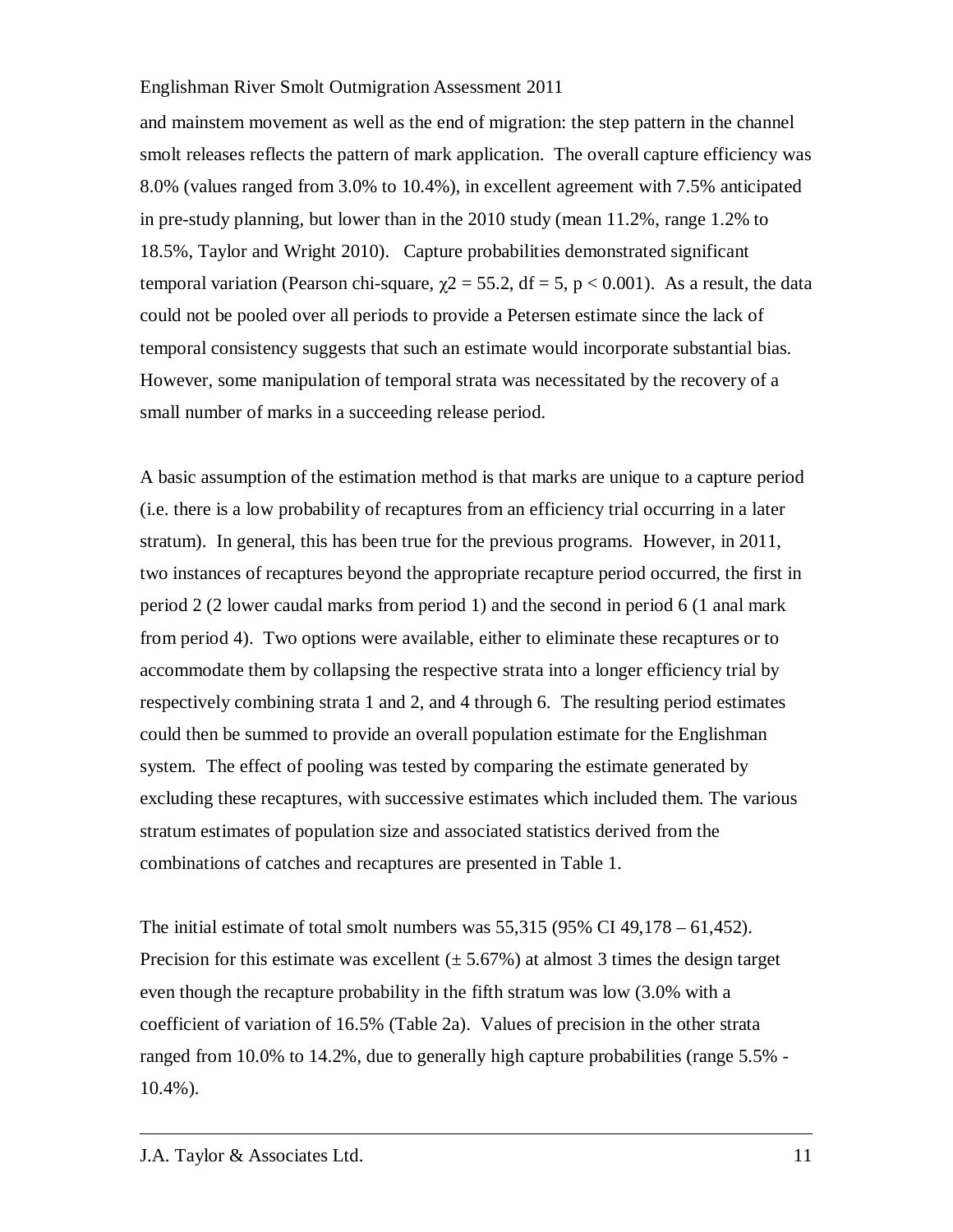A second calculation of population size was performed after pooling strata 1 and 2, to assess the extent to which reducing the number of trial periods would affect the estimate. The resulting estimate was  $55,457$  (95% CI 49,325 – 61.590), very similar to the original estimate, with a CV of 5.6. The degree of precision achieved in this case was examined using a parametric bootstrap technique (Carlson et al. 1998). This gave a slightly higher estimate of population size 56,533 and higher bias adjusted confidence range (95% CI 50,431 – 64,115), suggesting that there was a substantial difference from the normal approximation (Table 3). The bootstrap data show a significant departure from normality (Shapiro-Wilk statistic  $0.98 \text{ p} < 0.001$ ) and hence a shift in the confidence bounds as a result of the non-symmetrical distribution (Fig. 5a). Skewness was significant (the ratio of skewness 0.62 to its standard error 0.077 was 8.1), and indicates significantly longer tails than those for a normal distribution: in this case the right tail is elongated as can be seen in Figure 5a. The degree of kurtosis (kurtosis/se ratio 7.6) was also significant, in this case indicating a larger peak than a normal distribution. The influence of the poor capture probability in the fourth stratum (Table 2b) is probably seen in the departure from normalcy of the distribution. However, precision in the bootstrap was not greatly changed (CV 6.2%) and suggests that the pooling of periods 1 and 2 was appropriate.

Since the single anal clip recovered in period 6 was released in period 4, pooling over these periods was potentially more problematic. Ignoring this recovery, as in the example above, was a possible approach, but would have required some unknowable modification to the release total in period 4. Consequently, the estimate formed from both sets of pooling was examined (Table 2c). This estimate was somewhat higher than the others 57,498 (95% CI 51,647 – 63,349) with a slightly lower CV (5.2%) as would be expected as a fully pooled Petersen estimate was approached. In this case the bootstrap estimate was almost identical  $(57,900, 95\% \text{ CI } 53,543 - 63,891)$  and incorporated higher precision (CV 4.6% bias adjusted, Table 3). The distribution was again non-normal (Shapiro-Wilk statistic 0.986 p <0.001, skewness ratio 5.2, kurtosis ratio 1.5), but the excellent agreement with the pooled estimate is persuasive that limited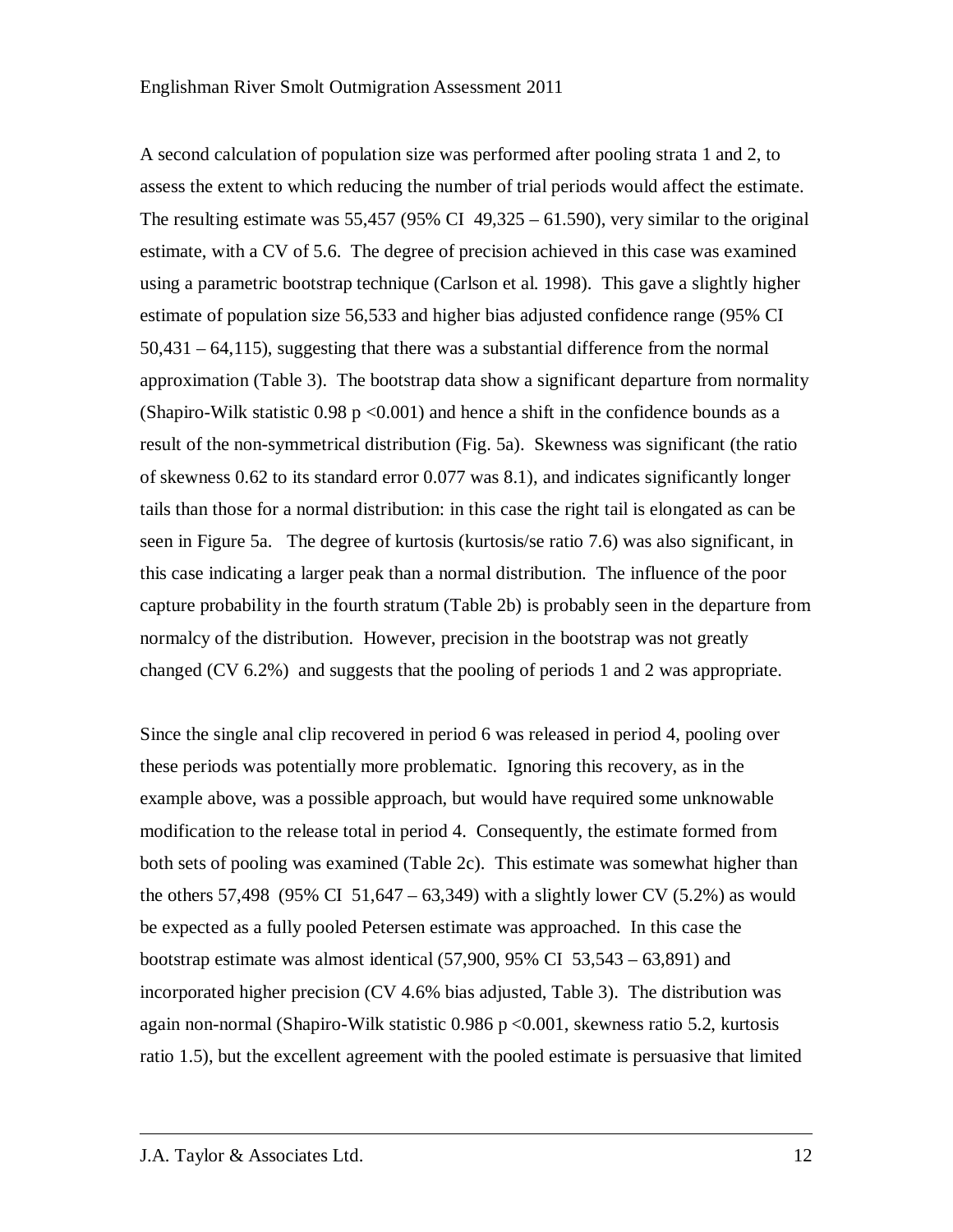bias accrues from combining the two sets of trial periods. Consequently, the second pooled estimate (Table 2c) was adopted as the most appropriate.

### **3.3 Sources of bias in the population estimate**

One of the assumptions underlying the unbiased estimation of population size using a Petersen estimator is that all marks are recovered or move past the recapture site – this generally addresses the potential for marks from a release stratum to occur in more than one recovery period which was an unusual occurrence in this study. With a total of 3 marks being recovered in a stratum other than the release period it was the necessary to perform some pooling of strata, rather than to adjust the release totals to accommodate the possibility that movement of a portion of the outmigration was delayed by a variable amount: in the case of the anal clipped fish released on 22 or 23 May, movement to the RST required  $\sim$  15 days rather than the usual 5. It would have been possible to reduce all releases by the ratio of late captures to total recaptures, but this would have been only a very minor correction (0.84%), and would have required the assumption that all marked fish were equally susceptible to delayed migration. This is not likely to have been the case. Consequently, although the variation in capture probabilities suggested that full pooling of all strata was not feasible, some combination of trial periods was possible, resulting in greater precision and containing a lower degree of bias than that incorporated in the un-pooled data. Bootstrapping indicated that recovery of marks in pooled strata agreed strongly with the underlying hypergeometric distribution and that precision was increased over that available from the normal approximation. The confidence intervals indicate that bias in the estimate was very low: the bias corrected 95% CI having a lower CV (4.6) than the uncorrected bounds (5.3).

Other assumptions that must be met for the unbiased estimation of population size using a Petersen estimator have been dealt with in detail in previous reports in this series (Taylor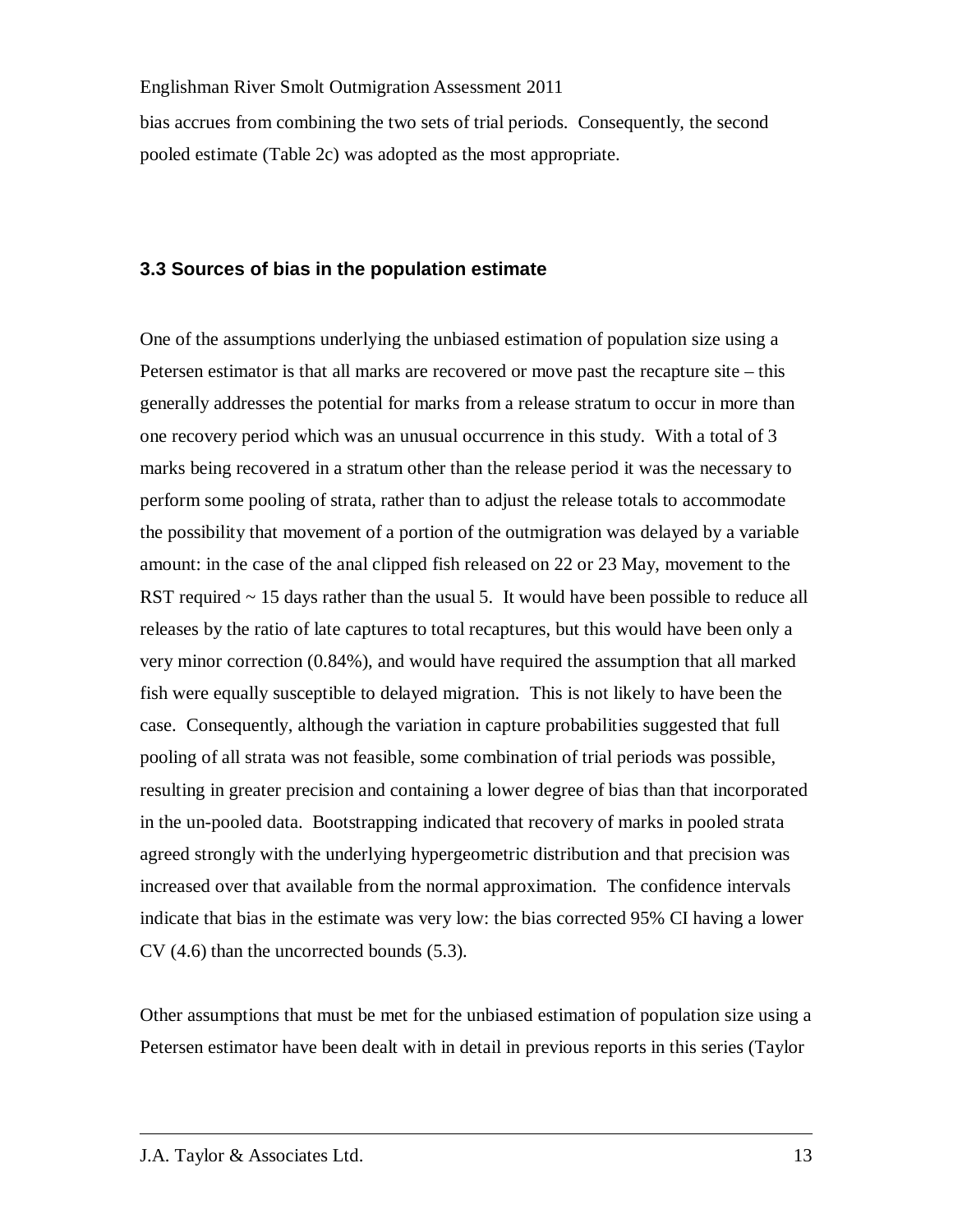and Wright 2009, Taylor and Wright 2010) and are examined here briefly, in conjunction with assessment of compliance in the present study.

Short term mortality effects, such as between release and recapture, can lead to overestimation of population size. However, marking mortality was assessed during the program, and was found to be zero. Population closure requires that all of the population is encompassed within the sampling period. At the conclusion of the project a small number of smolts were still being caught in the RST (average 26 over 5 days), however in excess of 100 smolts were moving out of the Clay Young channel daily (equivalent average 129). While the effect on the estimate would be small, we acknowledge that sampling was concluded prior to cessation of migration, and, consequently, this contributed to underestimate of population size.

It was assumed that the release sites were sufficiently far from the capture sites that random mixing of marks with the unmarked smolt population would occur. Consequently, all smolts share the same probability of capture, or, an equal probability of being examined for marks. Issues of trap avoidance and potential effects of marking were addressed by comparing size frequencies of marked and unmarked catches. Comparisons of the size classes of marked versus unmarked smolts indicate the marked population was random with respect to size in all marking periods (Pearson  $\chi$ 2 range for individual periods  $1.45 - 9.68$ , df = 6, p range =  $0.96 - 0.14$  Pearson  $\chi$ 2 for all periods combined = 10.70, df = 6,  $p = 0.10$ ). There was also close agreement between the distributions of fork lengths of marked and unmarked smolts collected in the RST and a goodness of fit test on recaptured versus not recaptured smolts showed no size selectivity by the trap (Pearson  $\chi$ 2 = 11.85, df = 6, p = 0.07). The overall size distribution of recaptured smolts was identical to that of unmarked smolts captured in the RST (FL 91.4 mm versus 91.7 mm Table 1). Marked recaptures were also very similar to the overall average size of marks released from the Clay Young Channel (FL 93.3 mm).

Temporal stratification, as employed in the present study, can minimize bias from variability in capture probabilities, by compensating for events such as fluctuations in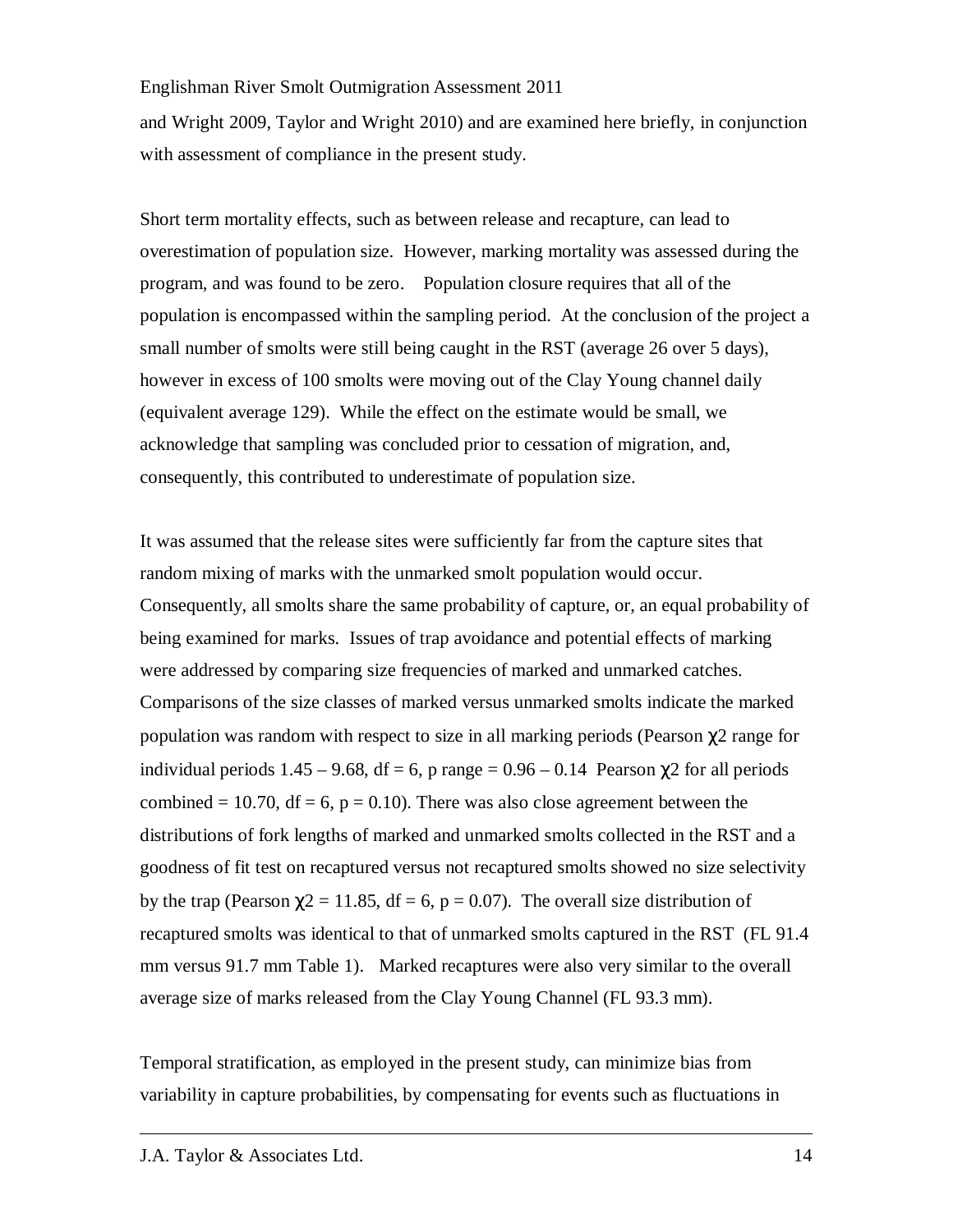discharge. However, capture probability was depressed in the fifth release period (3.0%). Pooling reduced the degree to which this factor biased the overall estimate and the effect on precision appears to have been low.

# **4.0 CONCLUSIONS AND RECOMMENDATIONS**

The outmigration estimate of 57,498 smolts incorporated 20,499 smolts (corrected for the portion of the channel downstream of the weir) from the Clay Young Channel, a contribution of 35.7%, somewhat less than that in the previous year (43%). The 2011 program substantially improved on the design objective of  $\pm 15\%$  accuracy ( $\pm 10.2\%$  with 95% confidence). This resulted from the availability of large numbers of smolts from the channel to increase the mark releases in a majority of time strata, combined with a higher than predicted capture efficiency by the RST. The 2011 mean value of 8.3% is higher than the 7.5% value used to calculate marking requirements but lower than the 10% recommended by Carlson et al. (1998): the latter has only been reached once in the present series of programs (11.2% in 2010). Nevertheless, bias was demonstrably low in the 2011 program. While there was poor catchability in the fifth stratum this did not result in a substantial loss of precision.

Earlier studies have estimated the contribution of sidechannel smolt production to the Englishman River system to lie between 15% (1999) and 25% (1998) (Decker et al. 2003). The unenhanced Nature Trust Channel alone contributed 14% in 2004 and 9% in 2005, Taylor 2005). More recently, the 2009 estimate of 41% of overall production (Taylor and Wright 2009), based on a counted population of 35,160 smolts that moved out of the Clay Young Channel, is the largest measured contribution (42% when the uncounted portion of channel production is included). However, the very large increase in production from the Englishman River in 2009 was not matched by that in the following year. In 2010, the outmigration declined to levels that were encountered in a majority of earlier programs (Taylor and Wright 2010), although the contribution from the Clay Young Channel remained high (43%). The current program (35.7%) represents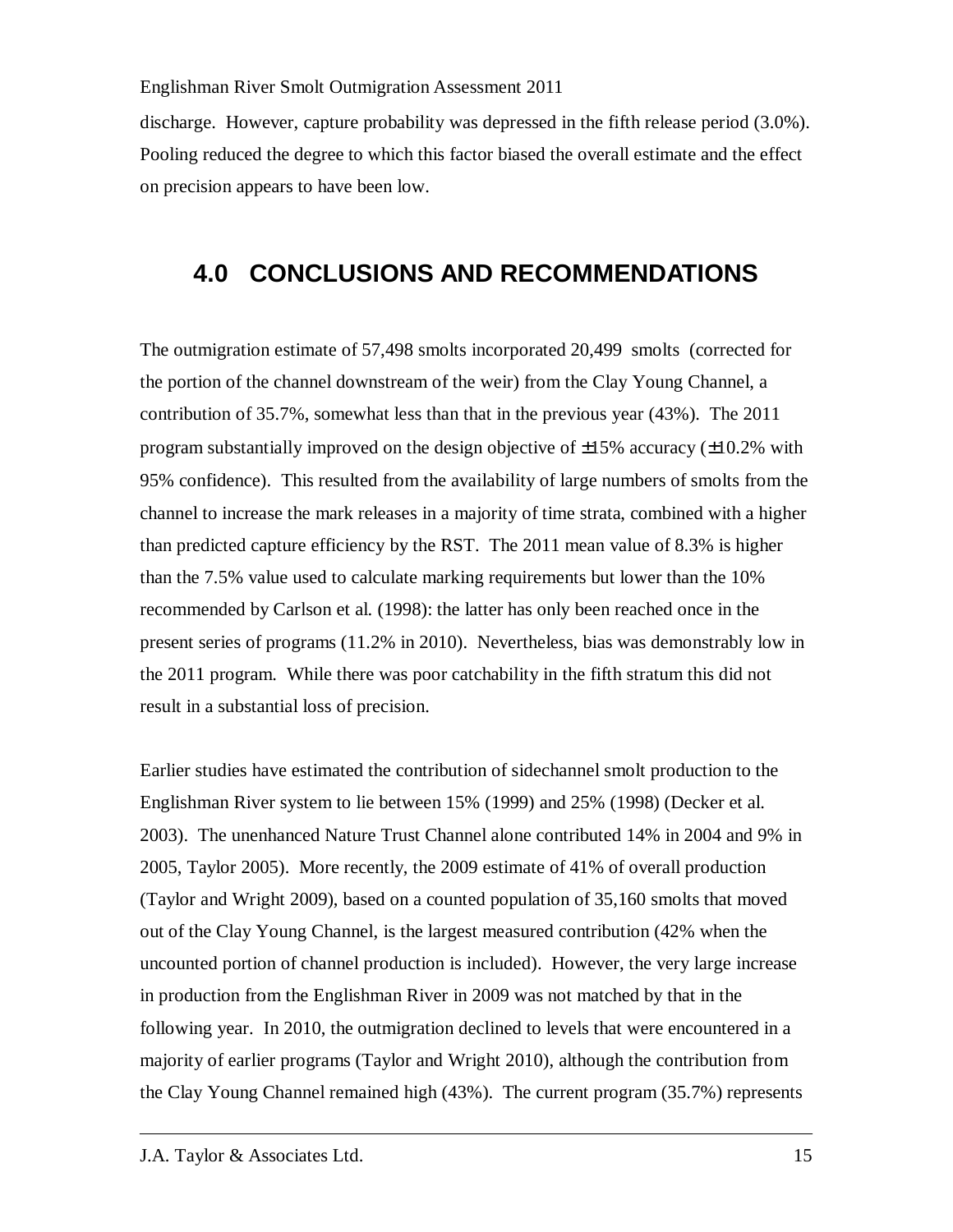an underestimate of smolt abundance as did the 2010 study: although it is probable that most of the late stage of outmigration was sampled in the mainstem, some degree of movement from the channel weir continued beyond the last sampling date. However, the degree of similarity in contemporary estimates of side-channel contribution suggests that the Clay Young side-channel provides a much larger contribution to the smolt output (average 39.9% SD 3.77) than would be expected on the basis of channel length (8% of the system length). Similarly, the degree to which the channel contributes to overall smolt production in the Englishman River has increased substantially over the last 4 to 5 years

## **1.0 ACKNOWLEDGEMENTS**

Thanks to Ardith Turney, Community Fisheries Development Centre (CFDC) Central Vancouver Island, who co-ordinated the field program and performed sampling and marking of coho smolts at the Clay Young channel and RST site. She was assisted in the field by Jackie Morris and Hayden Gable. Bob Grant, CFDC administered the project contract and managed the crew. Doug Poole constructed the smolt fence and assisted with RST installation and removal. Mr. Poole's capable assistance to keep the field equipment operational during the survey was greatly appreciated.. Thanks also to Mr. Kerry O'Conner for permission to access the lower RST site through his property. This project was funded by the Oceans, Habitat and Enhancement Branch of Fisheries and Oceans Canada and the BC Living Rivers Program.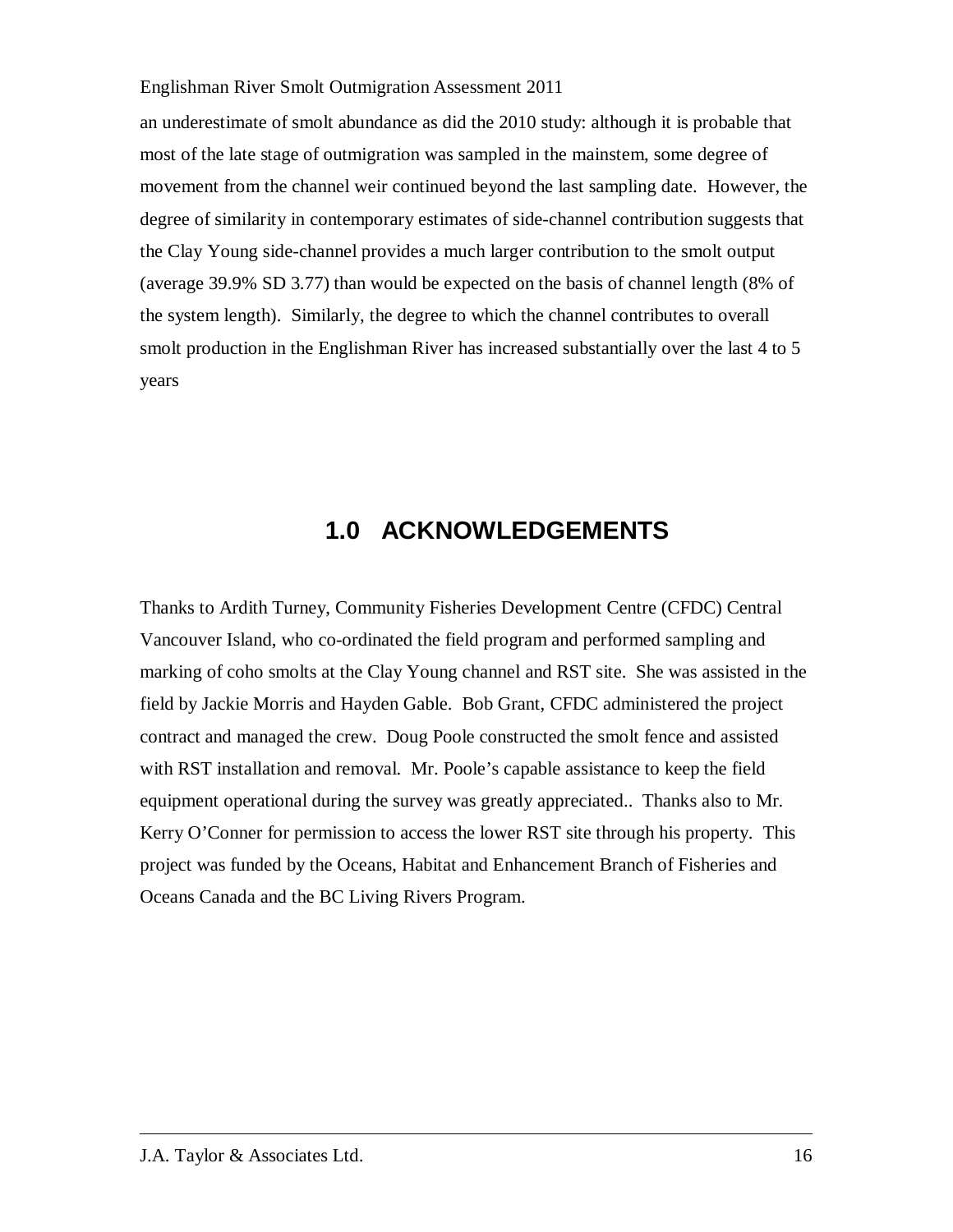# **6.0 REFERENCES**

- Arnason, A.N., C.W. Kirby, C.J. Schwartz and J.R. Irvine. 1996. Computer analysis of data from stratified mark-recovery experiments for estimation of salmon escapements and other populations. Can Tech. Rep. Fish. Aquat. Sci. 2106: 37p.
- Brown, R. F., V. D. Chahley and D. G. Demontier. 1977. Preliminary catalogue of salmon streams and spawning escapements of Statistical Area 14 (Comox – Parksville). Fish. Env. Can. Fish. Mar. Serv. PAC/D-77-12.
- Carlson, S.R., L.G. Coggins Jr. and C.O. Swanton. 1998. A simple stratified design for mark-recapture estimation of salmon smolt abundance. Alaska Fish. Res. Bull. 5(2):88-102.
- Decker, A.S., Lightly, M.J. and A.A. Ladwig. 2003. The contribution of two constructed side-channels to coho salmon smolt production in the Englishman River. Can. Tech. Rep. Fish. Aquat. Sci. 2442 : 53p
- Herbinger, C.M., G.F. Newkirk and S.T. Lanes. 1990. Individual marking of Atlantic salmon: evaluation of cold branding and jet injection of Alcian Blue in several fin locations. J. Fish. Biol. 36: 99-101.
- Hurst, R. 1988. Englishman River salmon maintenance plan. Unpubl. Rpt. Department of Fisheries and Oceans.
- Marshall, D.E., and E.W. Britton. 1990. Carrying capacity of coho salmon streams. Can. Manuscr. Rep. Fish. Aquat. Sci. 2058: 46p
- Miller, L. 1997. Englishman River the MacMillan Bloedel channel. A summary of present and historical biological data. Unpubl. Rpt. Habitat and Enhancement Branch, Department of Fisheries and Oceans.
- Ricker, W.E. 1975. Computation and interpretation of biological statistics of fish populations. Bull. Fish. Res. Bd. Can. 191. 382p.
- Robson, D.S. and H.A. Regier. 1964. Sample size in Petersen mark-recapture experiments. Trans. Amer. Fish. Soc. 93 (3):215 – 226.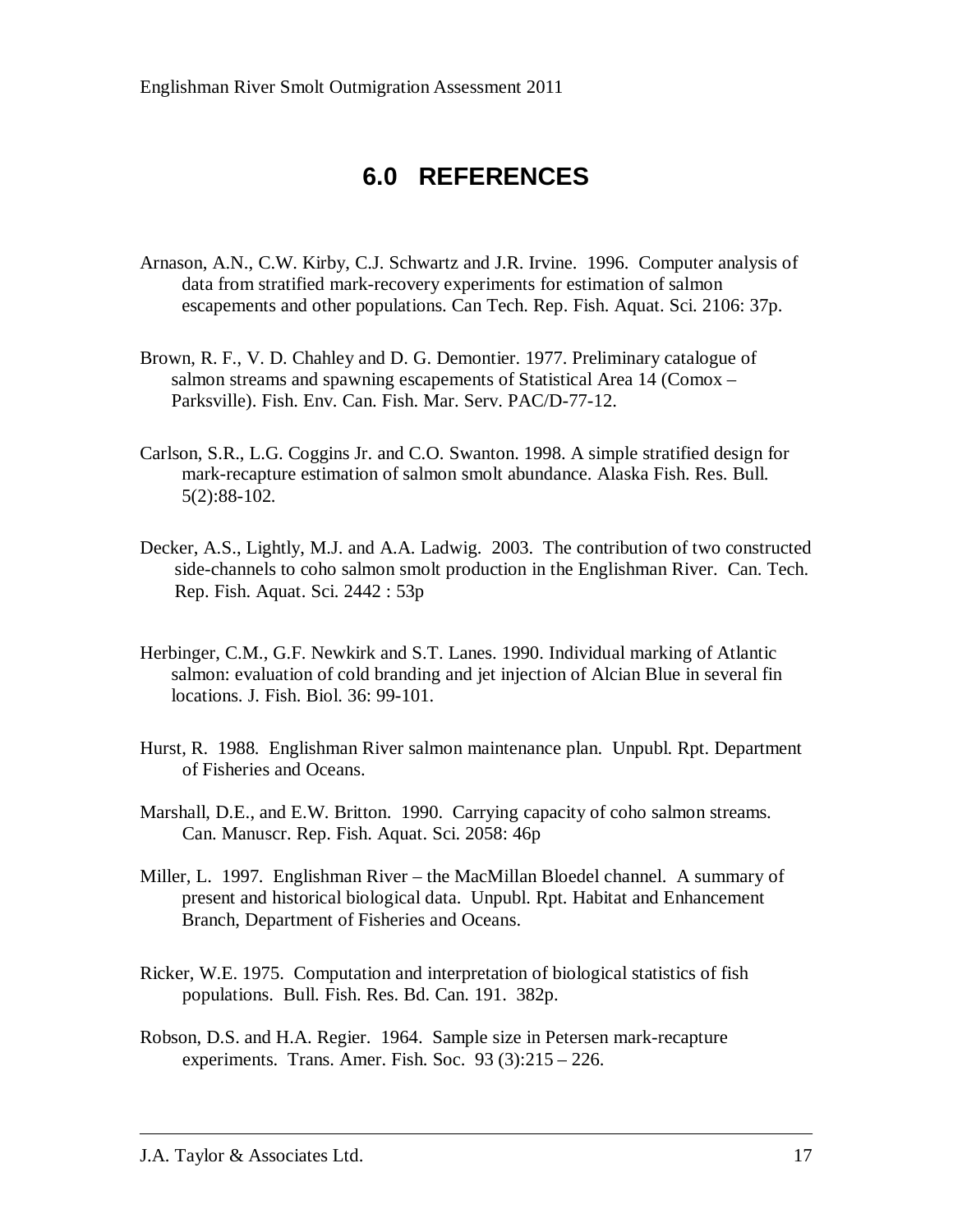Seber, G.A.F. 1982. The estimation of animal abundance.  $2<sup>nd</sup>$  ed. Griffin, London.

- Schick, J. and A.S. Decker. 2003. 2002 update for the Englishman River coho smolt enumeration program. Unpubl. Rpt. By Decker and Associates for Fisheries and Oceans Canada. 22p.
- Taylor, J. A. 2005. Assessment of the 2005 outmigration of juvenile coho from the Englishman River. Unpubl. Rpt. for Community Fisheries Development Centre. 31p.
- Taylor, J.A. and M. Wright. 2009. Assessment of the 2009 outmigration of coho salmon smolts from the Englishman River Unpubl. Rpt. for Community Fisheries Development Centre. 35p.
- Taylor, J.A. and M. Wright. 2010. Assessment of off channel habitat to the production of coho in the Englishman River Unpubl. Rpt. for Community Fisheries Development Centre. 31p.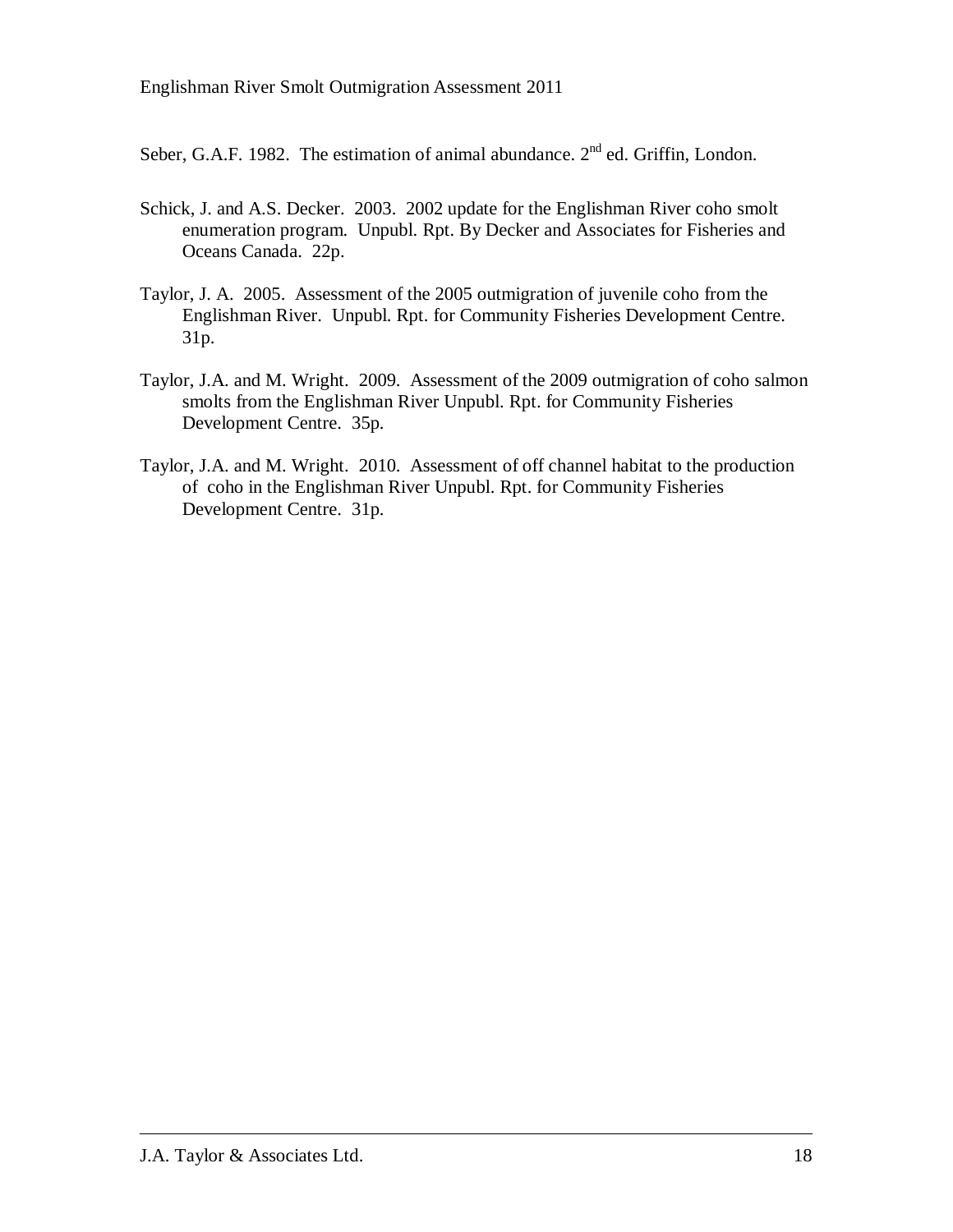| Table 1. Summary of coho smolt fork length (mm) by mark type measured at the Clay |
|-----------------------------------------------------------------------------------|
| Young Channel and from the RST captures. The order of mark types corresponds      |
| to marking strata.                                                                |

| Site       | Mark                                                              | $\mathbf n$                                    | mean FL                                                      | min FL                                 | max FL                                               | <b>SD</b>                                             |  |
|------------|-------------------------------------------------------------------|------------------------------------------------|--------------------------------------------------------------|----------------------------------------|------------------------------------------------------|-------------------------------------------------------|--|
| Clay Young | UC <sup>1</sup><br>$A^2$<br>$LC^3$<br>$\mathbf{A}$                | 759<br>526<br>124<br>409                       | 93.6<br>94.4<br>94.3<br>92.0                                 | 61<br>64<br>70<br>69                   | 135<br>135<br>114<br>126                             | 6.0<br>6.1<br>6.9<br>7.6                              |  |
|            | <b>UC</b>                                                         | 452                                            | 91.4                                                         | 70                                     | 125                                                  | 8.9                                                   |  |
|            | LC<br>All marks                                                   | 351<br>2621                                    | 94.9<br>93.3                                                 | 68<br>64                               | 146<br>146                                           | 8.2<br>7.1                                            |  |
| <b>RST</b> | <b>UC</b><br>A<br>LC<br>$\mathbf{A}$<br><b>UC</b><br>LC<br>$NM^4$ | 54<br>64<br>81<br>21<br>77<br>39<br>881<br>336 | 92.1<br>94.6<br>93.0<br>90.8<br>87.1<br>90.9<br>90.8<br>91.4 | 72<br>76<br>70<br>74<br>70<br>77<br>62 | 110<br>115<br>110<br>110<br>108<br>107<br>136<br>115 | 9.4<br>8.5<br>8.7<br>8.9<br>8.6<br>9.4<br>11.1<br>9.2 |  |
|            | All marks<br>All smolts                                           | 1217                                           | 91.7                                                         | 70<br>62                               | 136                                                  | 11.2                                                  |  |

<sup>1</sup> UC = upper caudal fin periods 1 and 5, <sup>2</sup> A = anal fin periods 2 and 4, <sup>3</sup> LC = lower caudal fin periods 3 and 6,  $4 \text{ NM} = \text{no mark}$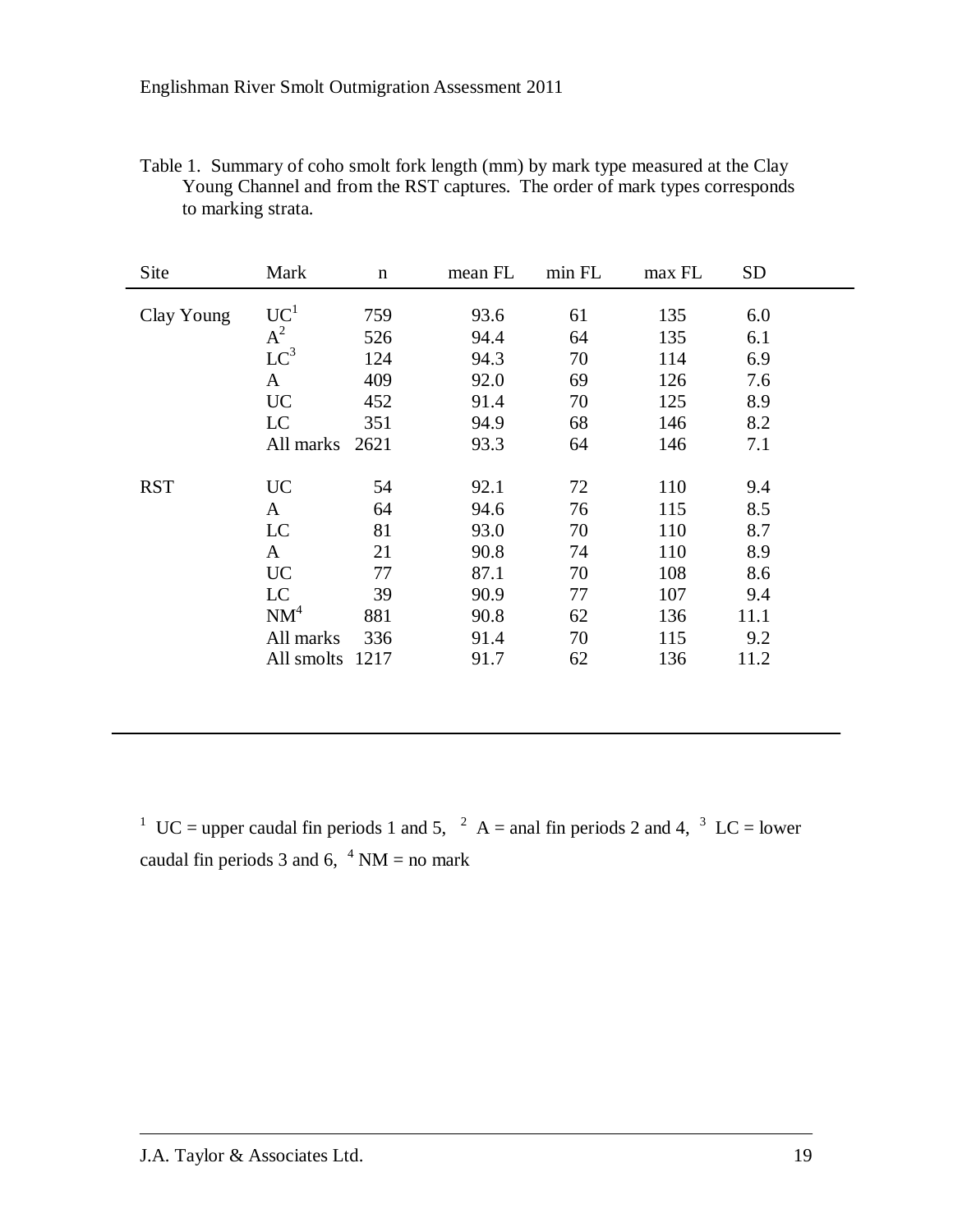Table 2. Estimates of population size derived from recovery sampling by the rotary screw trap a) with elimination of marks captured outside the marking period b) with combined recapture periods 1 and 2 and c) with combined periods 5 and 6. Capture probabilities (trap efficiencies) are provided by mark group.

| a)                  |       |                    |            |                        |                 |                 |           |                        |
|---------------------|-------|--------------------|------------|------------------------|-----------------|-----------------|-----------|------------------------|
| Release<br>end date | Catch | Marked<br>Releases | Recaptures | Population<br>Estimate | upper<br>95% CL | lower<br>95% CL | <b>CV</b> | capture<br>probability |
| 08-May              | 312   | 748                | 59         | 3907                   | 4753            | 3062            | 11.0      | 7.9%                   |
| 14-May              | 620   | 700                | 65         | 6596                   | 8017            | 5175            | 11.0      | 9.3%                   |
| 21-May              | 1411  | 800                | 83         | 13464                  | 16091           | 10838           | 10.0      | 10.4%                  |
| 28-May              | 1288  | 800                | 79         | 12906                  | 15489           | 10324           | 10.2      | 9.9%                   |
| 03-Jun              | 417   | 1050               | 31         | 13729                  | 18161           | 9296            | 16.5      | 3.0%                   |
| $12$ -Jun           | 265   | 690                | 38         | 4713                   | 6024            | 3402            | 14.2      | 5.5%                   |
| Total               | 4313  | 4788               | 355        | 55,315                 | 61,452          | 49,178          | 5.7       | 8.1%                   |

b)

| Release<br>end date    | Catch        | Marked<br>Releases | Recaptures | Population<br>Estimate | upper<br>95% CL | lower<br>95% CL | <b>CV</b>    | capture<br>probability |
|------------------------|--------------|--------------------|------------|------------------------|-----------------|-----------------|--------------|------------------------|
| 14-May                 | 932          | 1448               | 126        | 10645                  | 12282           | 9008            | 7.8          | 8.7%                   |
| 21-May<br>28-May       | 1411<br>1288 | 800<br>800         | 83<br>79   | 13464<br>12906         | 16091<br>15489  | 10838<br>10324  | 10.0<br>10.2 | 10.4%<br>9.9%          |
| $03$ -Jun<br>$12$ -Jun | 417<br>265   | 1050<br>690        | 31<br>38   | 13729<br>4713          | 18161<br>6024   | 9296<br>3402    | 16.5<br>14.2 | 3.0%<br>5.5%           |
|                        |              |                    |            |                        |                 |                 |              |                        |
| Total                  | 4313         | 4788               | 357        | 55,457                 | 61,590          | 49,325          | 5.6          | 8.0%                   |

c)

| Release<br>end date             | Catch               | Marked<br><b>Releases</b> | Recaptures       | Population<br>Estimate  | upper<br>95% CL         | lower<br>95% CL CV     |                    | capture<br>probability |
|---------------------------------|---------------------|---------------------------|------------------|-------------------------|-------------------------|------------------------|--------------------|------------------------|
| 14-May<br>$21-May$<br>$12$ -Jun | 932<br>1411<br>1970 | 1448<br>800<br>2540       | 126<br>83<br>149 | 10645<br>13464<br>33389 | 12282<br>16091<br>38354 | 9008<br>10838<br>28423 | 7.8<br>10.0<br>7.6 | 8.7%<br>10.4%<br>5.9%  |
| Total                           | 4313                | 4788                      | 358              | 57,498                  | 63,349                  | 51.647                 | 5.2                | 8.3%                   |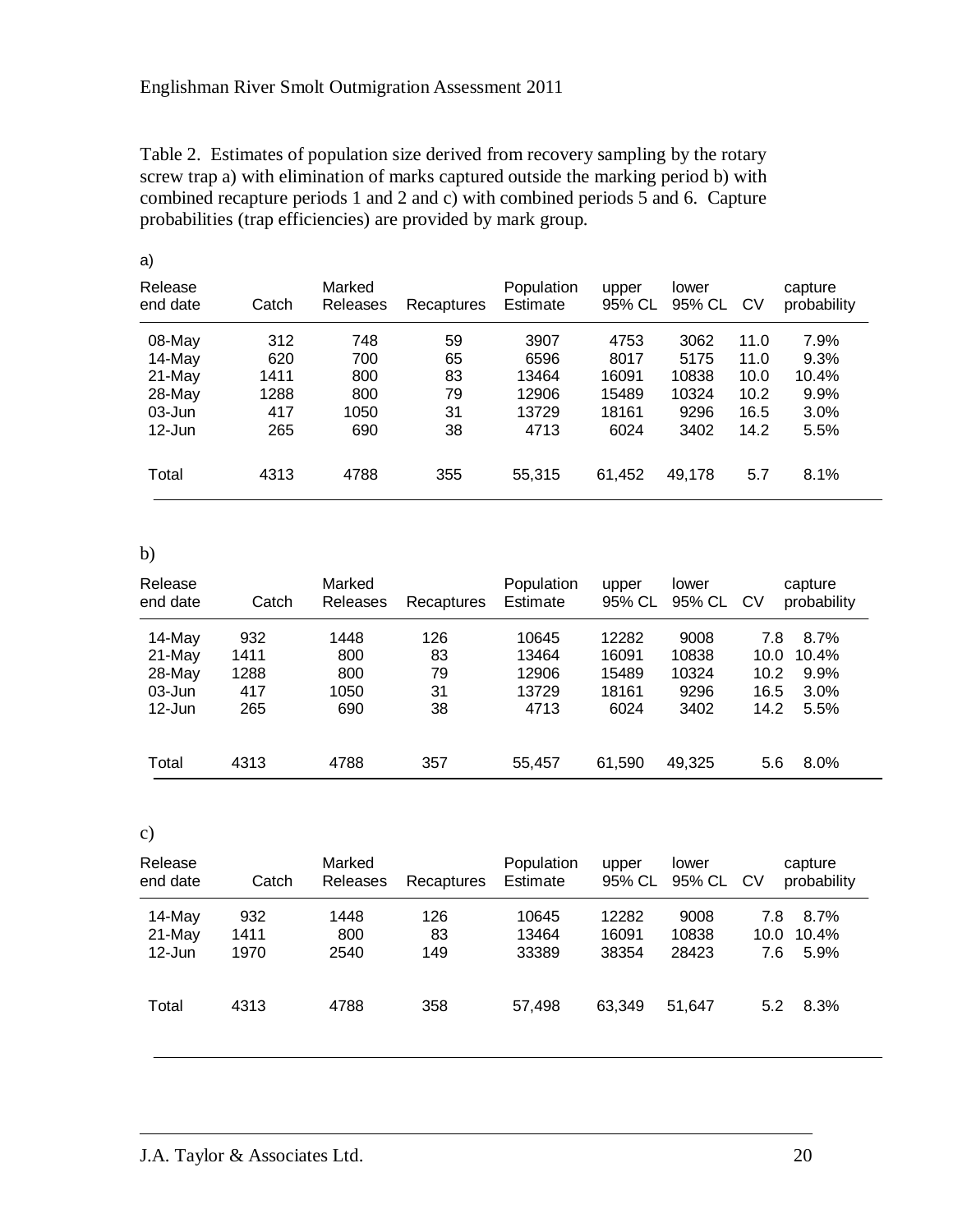Table 3. Comparison of levels of precision obtained from unmodified temporal strata and from pooled strata. based on the normal approximation and bootstrapping. Bootstrap estimates were based on the hypergeometric distribution and 95% confidence intervals are provided in uncorrected and bias corrected form. Relative precision is assessed by the coefficient of variation (CV).

| Technique                                             | Strata pooled Estimate |        | 95% C I                                | CV         |
|-------------------------------------------------------|------------------------|--------|----------------------------------------|------------|
| Normal approximation                                  | none                   | 55,315 | $49,178 - 61,452$                      | 5.7        |
| Normal approximation                                  | 1/2                    | 55,457 | $49,325 - 61,590$                      | 5.6        |
| Bootstrap (uncorrected)<br>Bootstrap (bias corrected) | 1/2                    | 56,533 | $50,431 - 64,115$<br>$49,443 - 62,081$ | 6.2<br>5.1 |
| Normal approximation                                  | $1/2 + 5/6$            | 57,498 | $51,647 - 63,349$                      | 5.2        |
| Bootstrap (uncorrected)<br>Bootstrap (bias corrected) | $1/2 + 5/6$            | 57,900 | $52,426 - 64,348$<br>$53,543 - 63,891$ | 5.3<br>4.6 |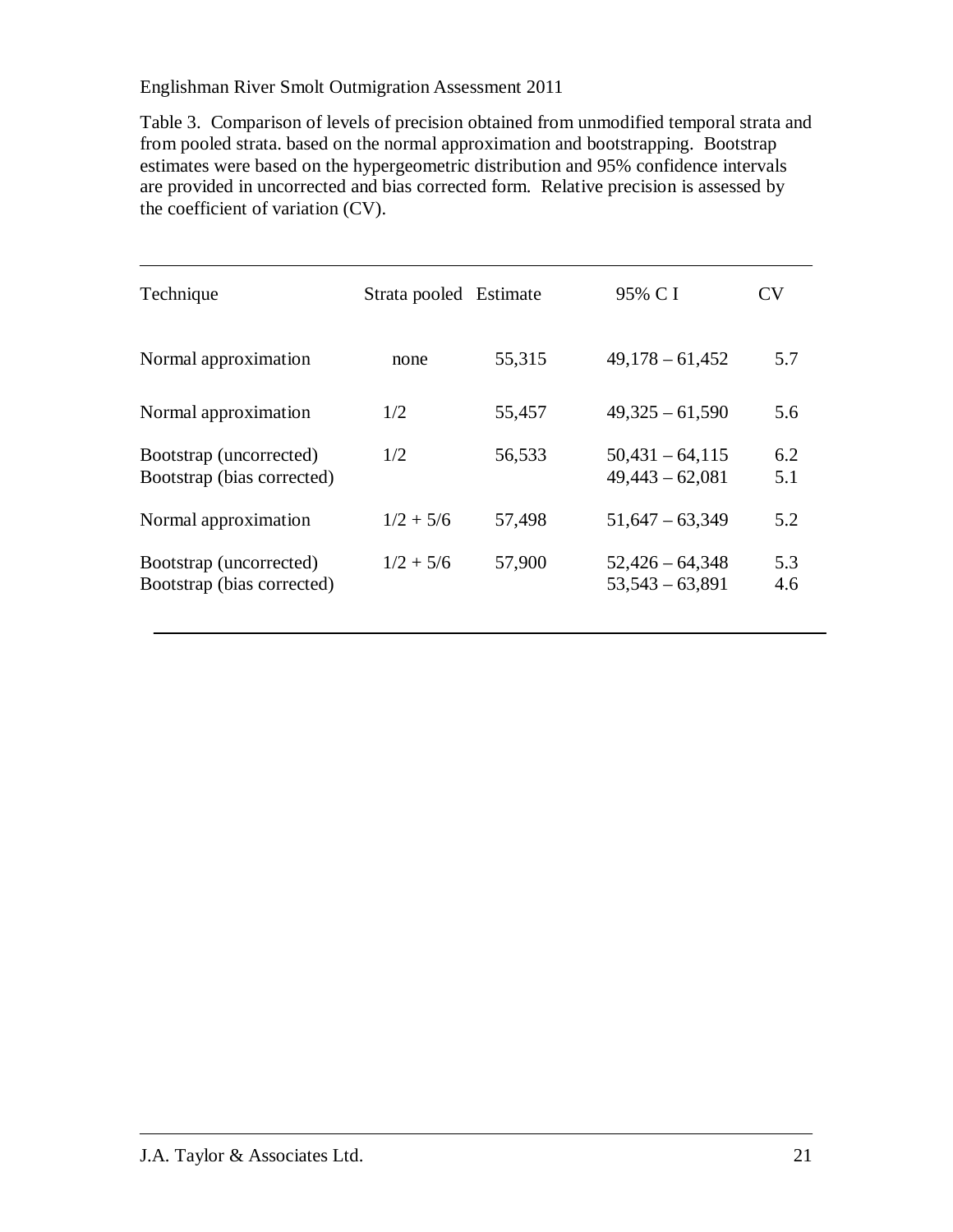

Figure 1. Map of the Englishman River watershed. Anadromous barriers are shown as red dots.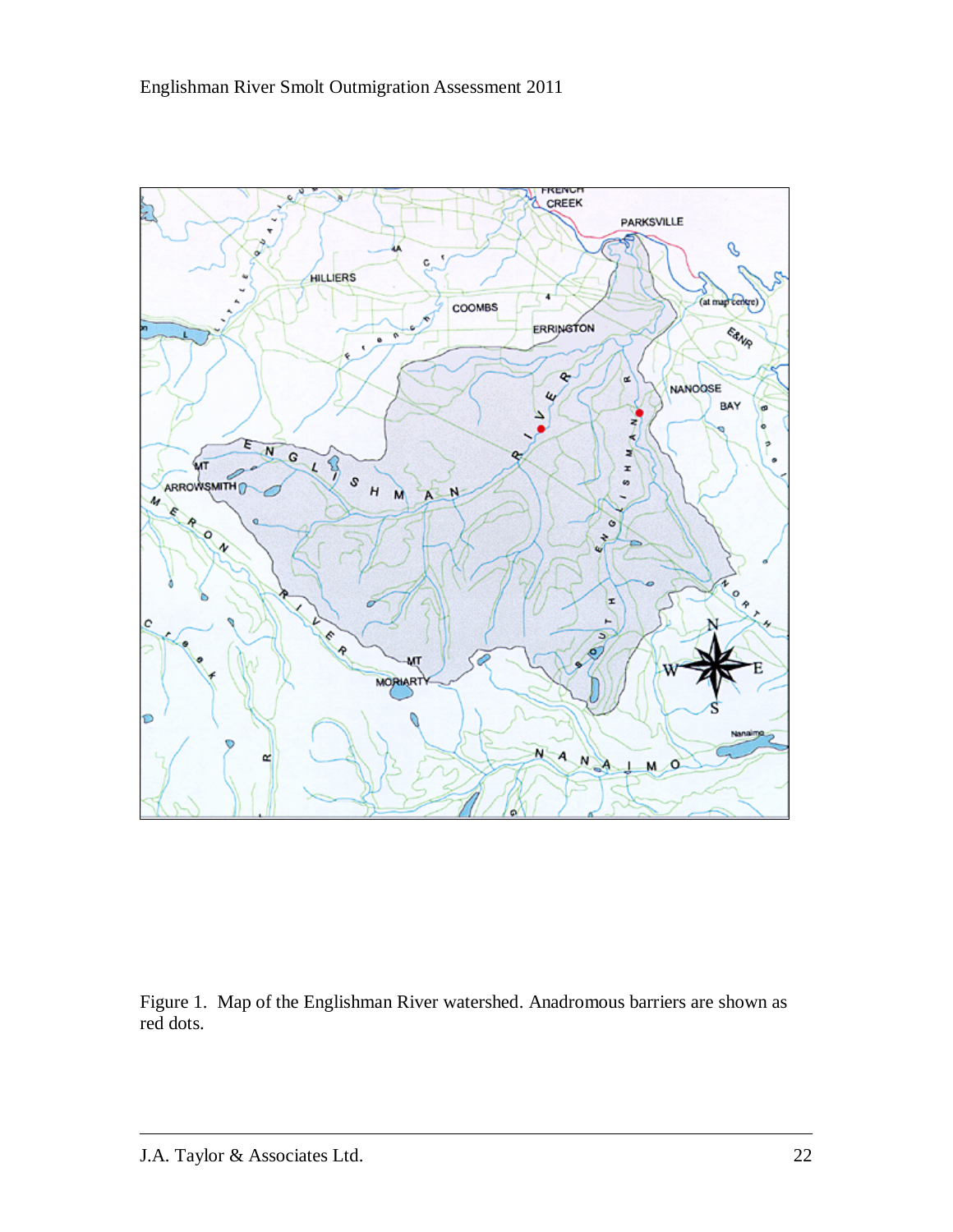

Figure 2. Daily catches of coho smolts from Clay Young Channel and in the rotary screw trap.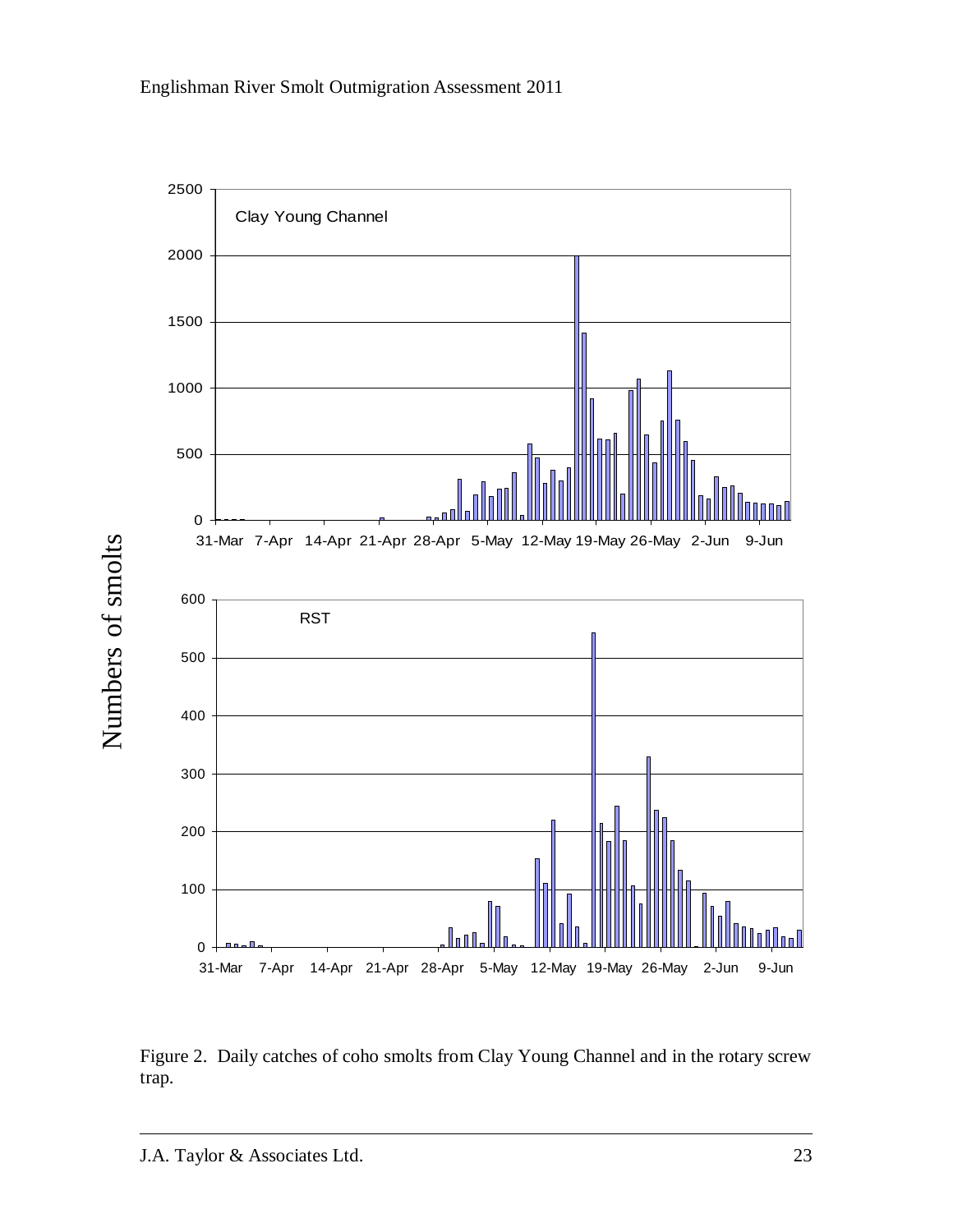

Fig. 3. Comparison of cumulative frequency distribution plots of RST catches, marked releases and unmarked coho smolts released at the fence.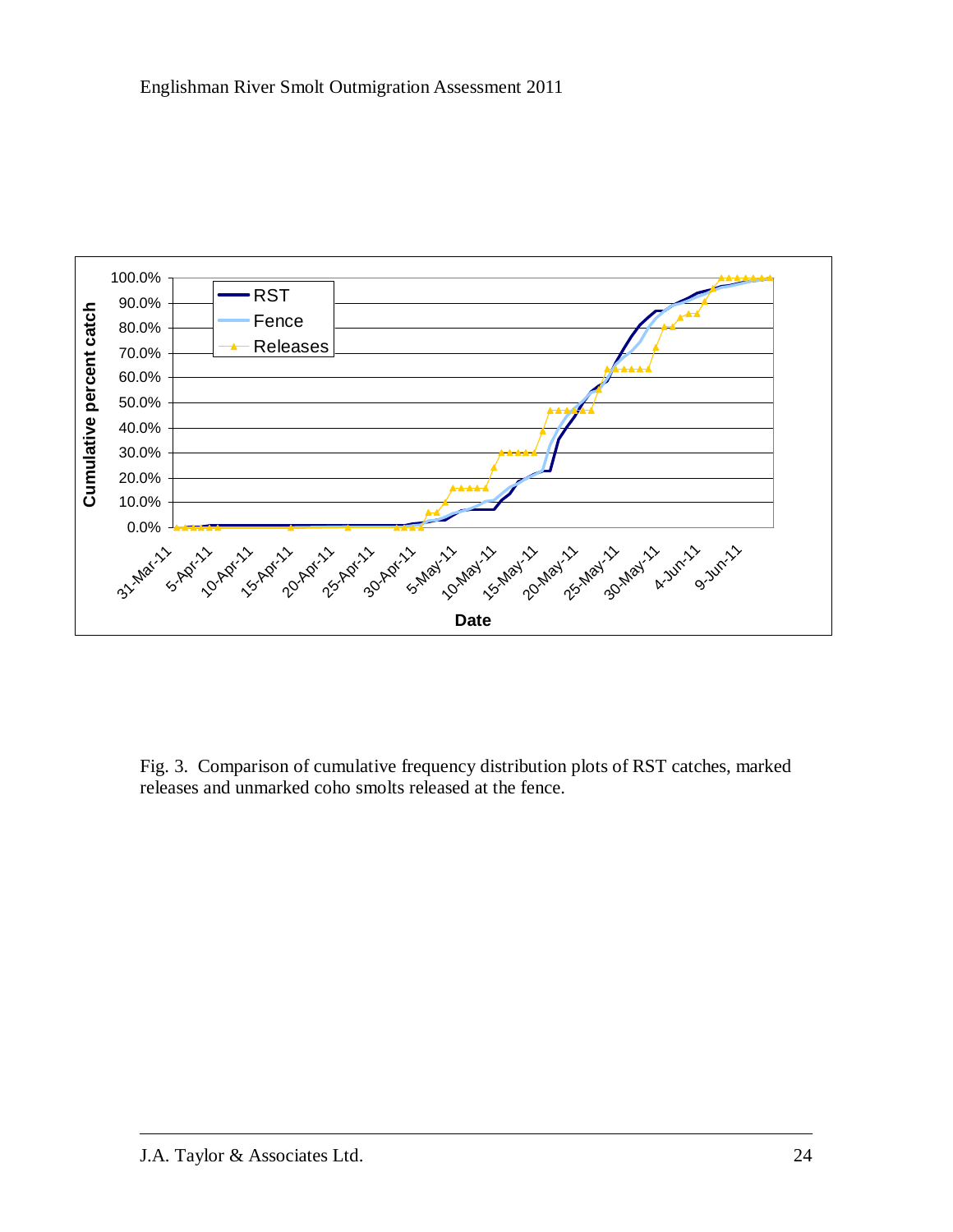Englishman River Smolt Outmigration Assessment 2011



Figure 4. Frequency distribution of population estimates a) from the original data and b) from combined capture periods, from a parametric bootstrap procedure involving 1,000 iterations. The superimposed normal curve illustrates the degree of skewness.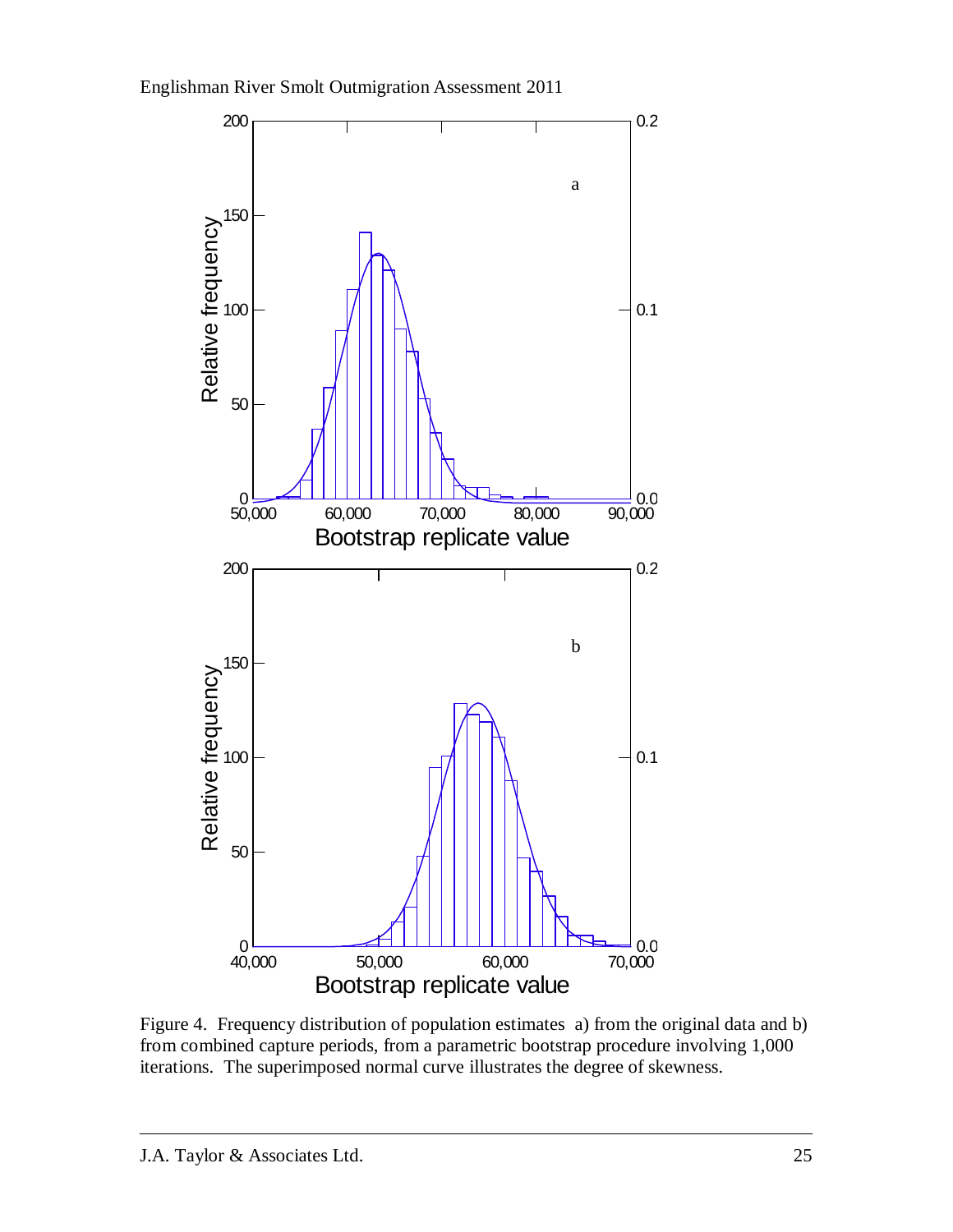Appendix 1. Total daily catch of coho smolts at the fence and in the RST, and releases by date from Clay Young Channel.

| <b>Date</b> | <b>Channel Catch</b> | <b>Marks released</b> | <b>RST Catch</b> |
|-------------|----------------------|-----------------------|------------------|
| 31-Mar      |                      |                       | 6                |
| 01-Apr      | 7                    |                       | 6                |
| 02-Apr      | 6                    |                       | 6                |
| 03-Apr      | $\overline{2}$       |                       | 4                |
| 04-Apr      | 10                   |                       | 0                |
| 05-Apr      | $\overline{2}$       |                       | 1                |
| 14-Apr      |                      |                       | $\overline{2}$   |
| 21-Apr      |                      |                       | 15               |
| 27-Apr      |                      |                       | 29               |
| 28-Apr      | 4                    |                       | 20               |
| 29-Apr      | 34                   |                       | 58               |
| 30-Apr      | 16                   |                       | 83               |
| 01-May      | 21                   | 294                   | 310              |
| 02-May      | 26                   |                       | 67               |
| 03-May      | $\overline{7}$       | 186                   | 195              |
| 04-May      | 80                   | 268                   | 297              |
| 05-May      | 71                   |                       | 182              |
| 06-May      | 19                   |                       | 237              |
| 07-May      | 5                    |                       | 244              |
| 08-May      | $\overline{2}$       |                       | 359              |
| 09-May      | 0                    | 400                   | 41               |
| 10-May      | 154                  | 300                   | 576              |
| 11-May      | 112                  |                       | 472              |
| 12-May      | 220                  |                       | 284              |
| 13-May      | 42                   |                       | 379              |
| 14-May      | 92                   |                       | 300              |
| 15-May      | 36                   | 400                   | 400              |
| 16-May      | 7                    | 400                   | 1993             |
| 17-May      | 543                  |                       | 1417             |
| 18-May      | 215                  |                       | 915              |
| 19-May      | 183                  |                       | 616              |
| 20-May      | 243                  |                       | 604              |
| 21-May      | 184                  |                       | 658              |
| 22-May      | 106                  | 400                   | 200              |
| 23-May      | 76                   | 400                   | 976              |
| 24-May      | 328                  |                       | 1069             |
| 25-May      | 237                  |                       | 642              |
| 26-May      | 224                  |                       | 434              |
| 27-May      | 184                  |                       | 750              |
| 28-May      | 133                  |                       | 1130             |
| 29-May      | 116                  | 400                   | 755              |
| 30-May      | 1                    | 400                   | 596              |
| 31-May      | 94                   |                       | 450              |
| 01-Jun      | 71                   | 188                   | 188              |
| 02-Jun      | 55                   | 62                    | 161              |
| 03-Jun      | 80                   |                       | 336              |
| 04-Jun      | 42                   | 236                   | 248              |
| 05-Jun      | 36                   | 263                   | 263              |
| 06-Jun      | 33                   | 191                   | 206              |

J.A. Taylor & Associates Ltd. 26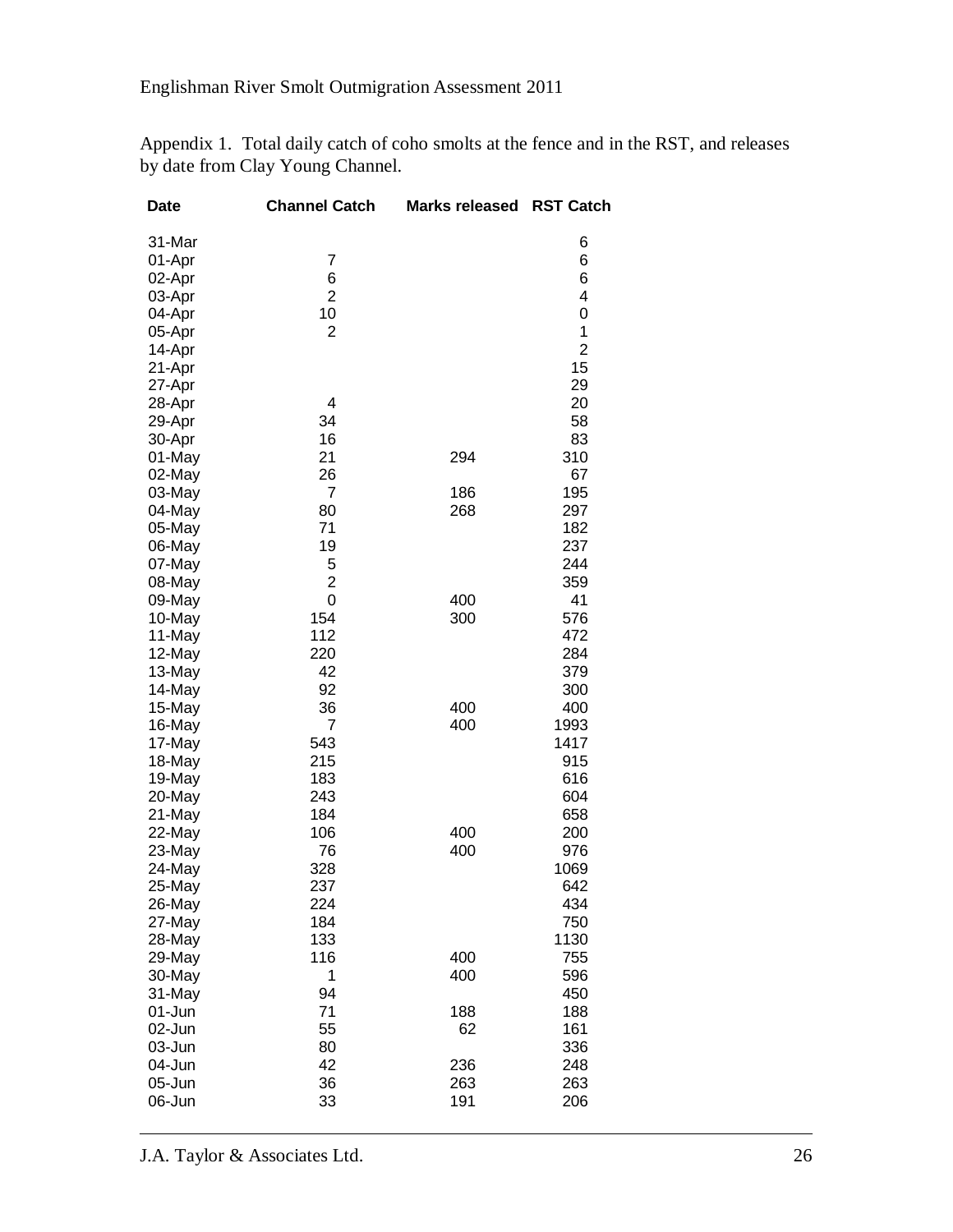| 24 | 137 |
|----|-----|
|    |     |
| 31 | 136 |
| 34 | 126 |
| 19 | 129 |
| 16 | 110 |
| 30 | 142 |
|    |     |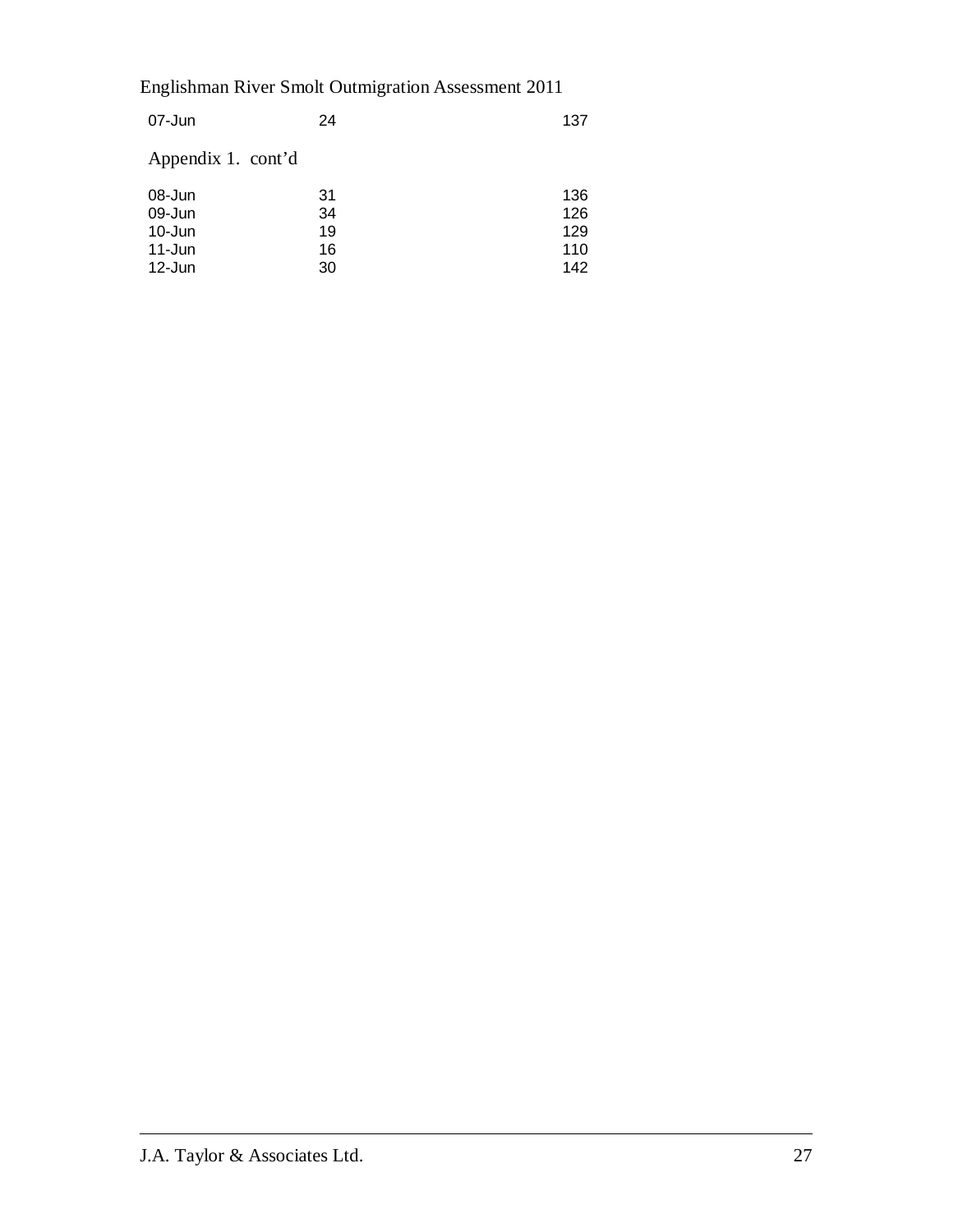|                                                          |                                                       | <b>Fence</b>                          |                                        | <b>RST</b>                 |                                                             |                           |                                                                           |            |  |  |
|----------------------------------------------------------|-------------------------------------------------------|---------------------------------------|----------------------------------------|----------------------------|-------------------------------------------------------------|---------------------------|---------------------------------------------------------------------------|------------|--|--|
| Date                                                     | Rainbow                                               | Rainbow<br>/steelhead                 | ST Ig<br>(mm)                          | Cutthroat                  | Rainbow                                                     | Rainbow<br>/steelhead     | ST Ig<br>(mm)                                                             | Cutthroat  |  |  |
| Mar-31<br>Apr-01<br>Apr-02<br>Apr-03<br>Apr-04<br>Apr-05 | $\mathbf{1}$<br>4<br>$\mathbf{1}$<br>$\mathbf 1$<br>4 |                                       |                                        | $\mathbf 1$                | $\begin{array}{c} 3 \\ 5 \\ 1 \end{array}$<br>$\frac{2}{3}$ |                           |                                                                           | 1          |  |  |
| Apr-14<br>Apr-20<br>Apr-26<br>Apr-27                     | $\overline{\mathcal{A}}$<br>$\,6$<br>5                |                                       |                                        |                            |                                                             |                           |                                                                           |            |  |  |
| Apr-28<br>Apr-29<br>Apr-30                               | $\pmb{0}$<br>9<br>$\,6$                               | $\begin{array}{c} 6 \\ 5 \end{array}$ |                                        | $\mathbf 1$<br>$\mathbf 1$ | 18<br>13                                                    | 17                        |                                                                           | $\sqrt{2}$ |  |  |
| May-01                                                   | 13                                                    |                                       | 179<br>183<br>200<br>170<br>147        |                            | 15                                                          | $\bf 8$                   | 232<br>175<br>150<br>155<br>154<br>182<br>164<br>148                      |            |  |  |
| May-02                                                   | 8                                                     | $\sqrt{2}$                            |                                        | $\mathbf 1$                | $\boldsymbol{9}$                                            | $\ensuremath{\mathsf{3}}$ | 204<br>155<br>161                                                         |            |  |  |
| May-03<br>May-04                                         | 11<br>14                                              | $\mathbf{1}$<br>5                     | 184<br>176<br>172<br>178<br>165<br>165 | 11                         | $\overline{\mathcal{A}}$<br>12                              | 11                        | 133<br>145<br>164<br>162<br>146<br>191<br>196<br>146<br>172<br>170<br>209 |            |  |  |
| May-05                                                   | $\mathbf 5$                                           | $\boldsymbol{2}$                      | 168<br>176                             | $\mathbf 1$                | $13$                                                        | $\bf 8$                   | 172<br>160<br>150<br>165<br>151<br>160<br>145<br>145                      |            |  |  |
| May-06                                                   | $\ensuremath{\mathsf{3}}$                             | $\overline{2}$                        | 175<br>152                             | 1                          | $\mathbf 5$                                                 | $\mathbf 1$               | 161                                                                       |            |  |  |

Appendix 2. Daily catches of steelhead salmon, with selected fork lengths, and trout species at the Clay Young channel and in the RST.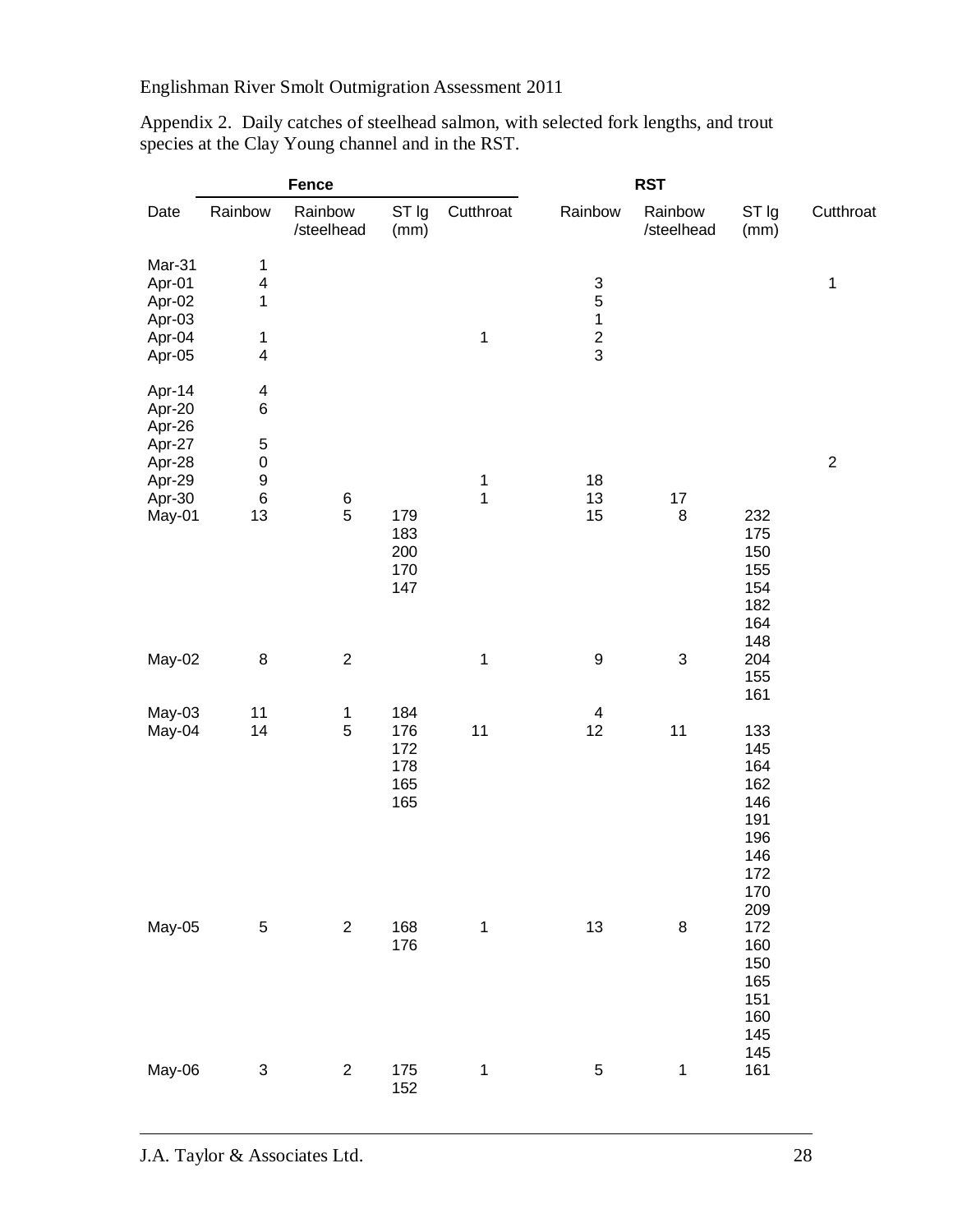| $\Delta p$ $\mu$ $\Delta \lambda$ $\mu$ $\mu$<br><b>Fence</b> |                           |                           |                                                             |                         | <b>RST</b>                |                           |                                                                                                |           |
|---------------------------------------------------------------|---------------------------|---------------------------|-------------------------------------------------------------|-------------------------|---------------------------|---------------------------|------------------------------------------------------------------------------------------------|-----------|
| Date                                                          | Rainbow                   | Rainbow<br>/steelhead     | ST Ig<br>(mm)                                               | Cutthroat               | Rainbow                   | Rainbow<br>/steelhead     | ST Ig<br>(mm)                                                                                  | Cutthroat |
| May-07                                                        | 6                         | $\boldsymbol{2}$          | 140<br>206                                                  |                         |                           |                           |                                                                                                |           |
| May-08                                                        | $\,6$                     | $\,6$                     | 170<br>180<br>189<br>144<br>131<br>205                      |                         |                           |                           |                                                                                                |           |
| May-09                                                        | $\mathbf{1}$              | $\ensuremath{\mathsf{3}}$ | 168<br>170<br>180                                           | $\overline{\mathbf{4}}$ |                           |                           |                                                                                                |           |
| May-10                                                        |                           | $\boldsymbol{9}$          | 255<br>255<br>256<br>176<br>180<br>165<br>191<br>185<br>166 | $\sqrt{2}$              | $10\,$                    | $\boldsymbol{7}$          | 145<br>159<br>177<br>150<br>182<br>205<br>182                                                  |           |
| May-11                                                        | $\mathbf 5$               |                           |                                                             |                         | 12                        | $\ensuremath{\mathsf{3}}$ | 156<br>172<br>155                                                                              |           |
| May-12                                                        | $\ensuremath{\mathsf{3}}$ | $\boldsymbol{2}$          | 184<br>160                                                  |                         | 22                        | 14                        | 159<br>144<br>165<br>168<br>158<br>170<br>196<br>136<br>180<br>155<br>144<br>154<br>156<br>158 |           |
| May-13                                                        | $\sqrt{2}$                | $\,6$                     | 130<br>150<br>147<br>188<br>185<br>182                      |                         |                           | $\mathbf{1}$              | 149                                                                                            |           |
| May-14                                                        |                           |                           |                                                             |                         | $\ensuremath{\mathsf{3}}$ | $\,6$                     | 147<br>158<br>148<br>140<br>168<br>150                                                         |           |

### Appendix 2. cont'd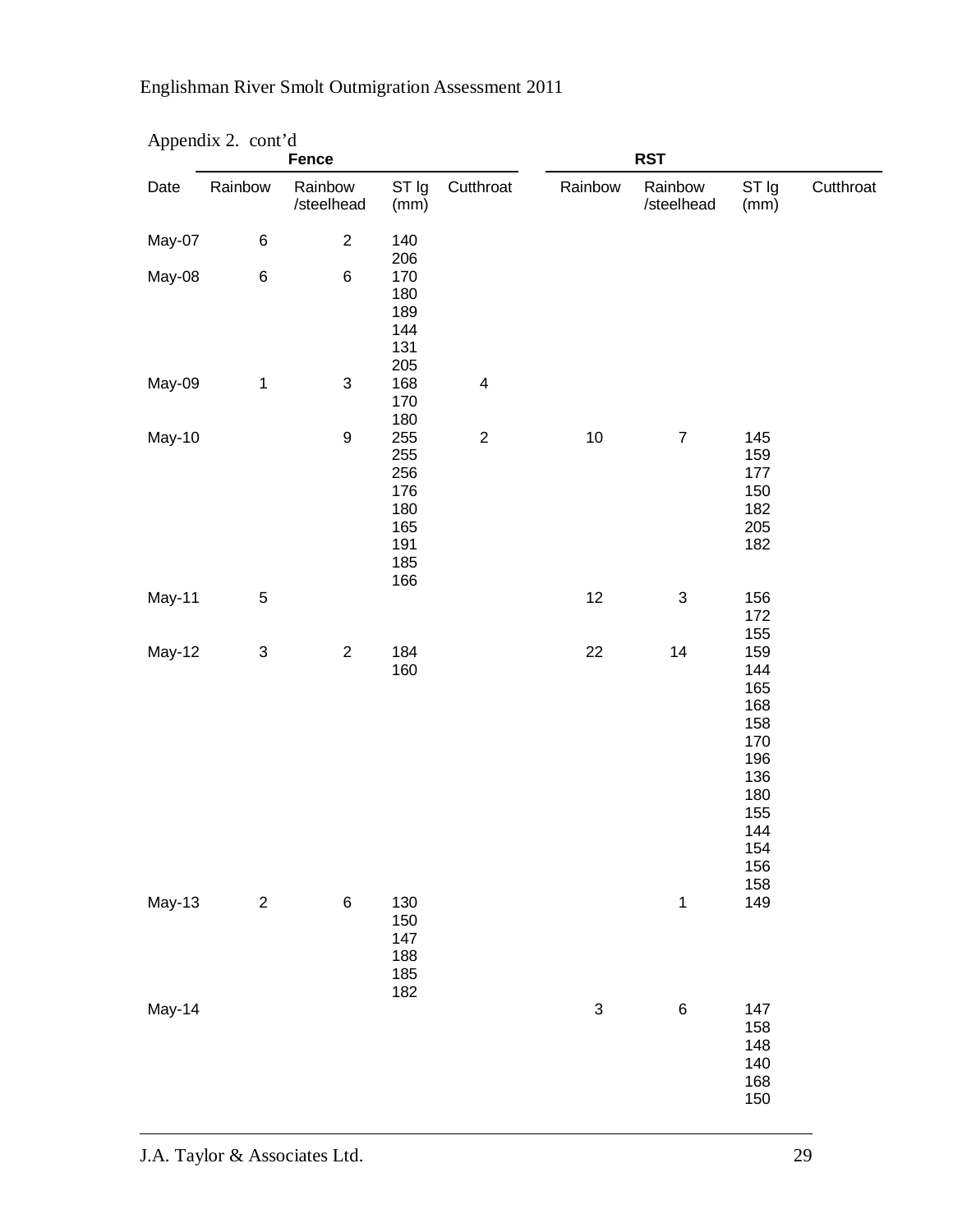Appendix 2. cont'd

|        | Fence              |                         |                                                                                                                                   |             |                         |                       |                                                                                                                                                                      |           |
|--------|--------------------|-------------------------|-----------------------------------------------------------------------------------------------------------------------------------|-------------|-------------------------|-----------------------|----------------------------------------------------------------------------------------------------------------------------------------------------------------------|-----------|
| Date   | Rainbow            | Rainbow<br>/steelhead   | ST Ig<br>(mm)                                                                                                                     | Cutthroat   | Rainbow                 | Rainbow<br>/steelhead | ST Ig<br>(mm)                                                                                                                                                        | Cutthroat |
| May-15 |                    | $\overline{\mathbf{4}}$ | 190<br>169<br>178<br>170                                                                                                          |             | $\overline{\mathbf{4}}$ | $\sqrt{2}$            | 166<br>137                                                                                                                                                           |           |
| May-16 | $\boldsymbol{7}$   | 20                      | 164<br>179<br>182<br>148<br>182<br>182<br>183<br>192<br>168<br>185<br>159<br>180<br>185<br>155<br>244<br>180<br>216<br>155<br>164 | $\mathbf 5$ |                         |                       |                                                                                                                                                                      |           |
| May-17 | $\sqrt{2}$         | $\overline{4}$          | 174<br>156<br>179<br>200<br>181                                                                                                   | $\sqrt{2}$  | $15\,$                  | 27                    | 151<br>149<br>190<br>180<br>147<br>171<br>150<br>152<br>153<br>151<br>152<br>187<br>176<br>288<br>174<br>191<br>169<br>167<br>186<br>152<br>154<br>185<br>172<br>165 |           |
|        | Appendix 2. cont'd |                         |                                                                                                                                   |             |                         |                       |                                                                                                                                                                      |           |

J.A. Taylor & Associates Ltd. 30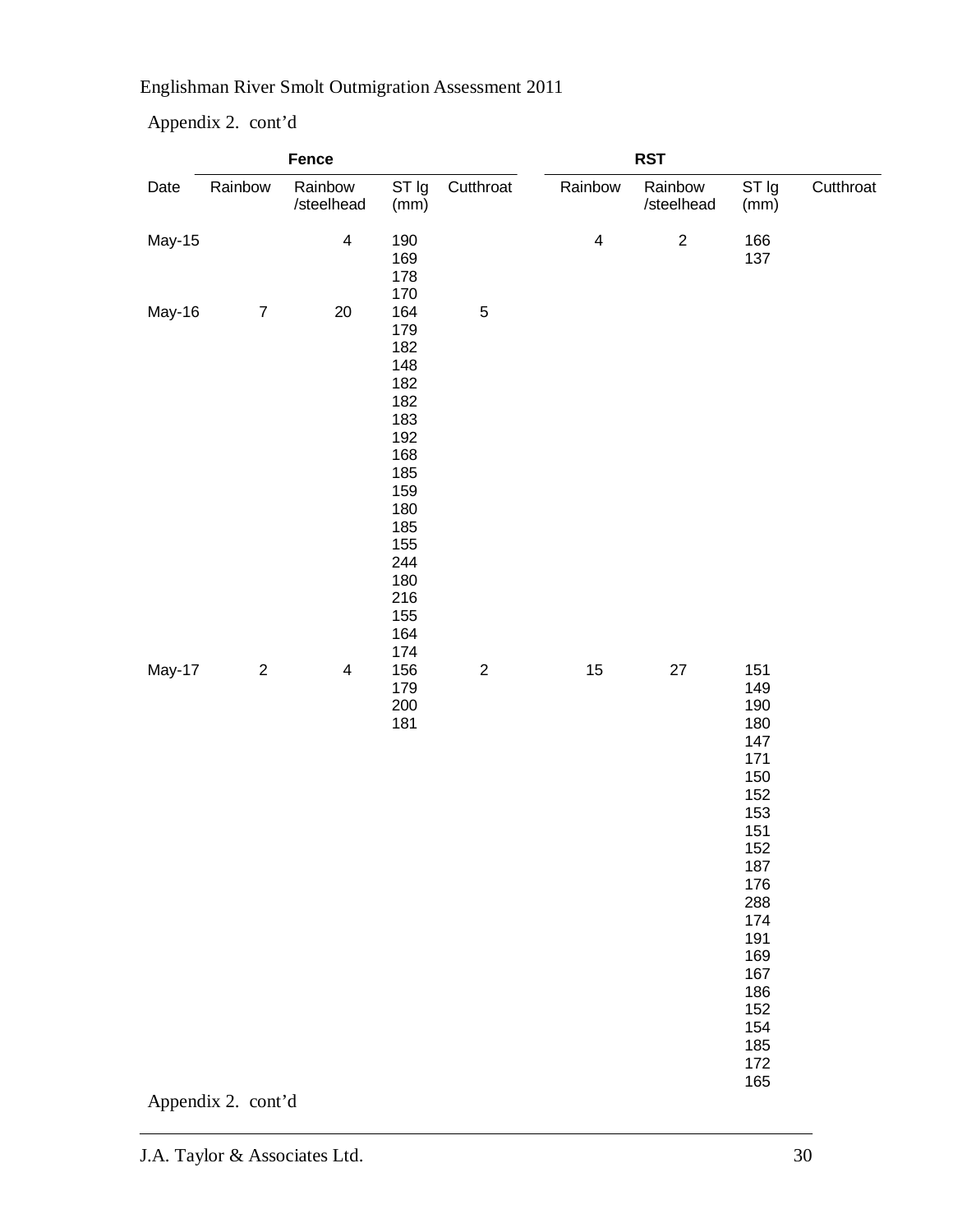|        | Fence                                           |                       |                          |              | <b>RST</b>       |                           |                                                                                                              |              |  |
|--------|-------------------------------------------------|-----------------------|--------------------------|--------------|------------------|---------------------------|--------------------------------------------------------------------------------------------------------------|--------------|--|
| Date   | Rainbow                                         | Rainbow<br>/steelhead | ST Ig<br>(mm)            | Cutthroat    | Rainbow          | Rainbow<br>/steelhead     | ST Ig<br>(mm)                                                                                                | Cutthroat    |  |
| May-18 | $\mathbf{1}$                                    |                       |                          | $\mathbf{1}$ | 15               | $\overline{\mathbf{4}}$   | 166<br>141<br>200<br>156<br>162<br>135                                                                       |              |  |
| May-19 |                                                 | $\overline{2}$        | 108<br>155               |              | $\boldsymbol{9}$ | $\overline{\mathbf{4}}$   | 182<br>138<br>166                                                                                            |              |  |
| May-20 |                                                 | $\,6$                 | 198<br>168<br>208<br>110 | $\mathbf 1$  | $10$             | $\bf 8$                   | 189<br>172<br>168<br>175<br>168<br>136<br>147<br>112<br>145                                                  |              |  |
| May-21 | $\sqrt{2}$                                      | $\sqrt{2}$            | 115<br>184               | $\mathbf 1$  | $18\,$           | $17$                      | 245<br>132<br>148<br>155<br>162<br>160<br>145<br>155<br>185<br>137<br>181<br>163<br>150<br>152<br>176<br>140 | $\mathbf{1}$ |  |
| May-22 | $\mathbf{1}$                                    | $\mathbf 1$           | 180                      | $\mathbf{1}$ | 13               | $\boldsymbol{9}$          | 175<br>155<br>171<br>143<br>158<br>149<br>140<br>122<br>165                                                  |              |  |
| May-23 | $\ensuremath{\mathsf{3}}$<br>Appendix 2. cont'd |                       |                          |              | $\mathbf 1$      | $\ensuremath{\mathsf{3}}$ | 123<br>152<br>149<br>159<br>143                                                                              |              |  |
|        |                                                 |                       |                          |              |                  |                           |                                                                                                              |              |  |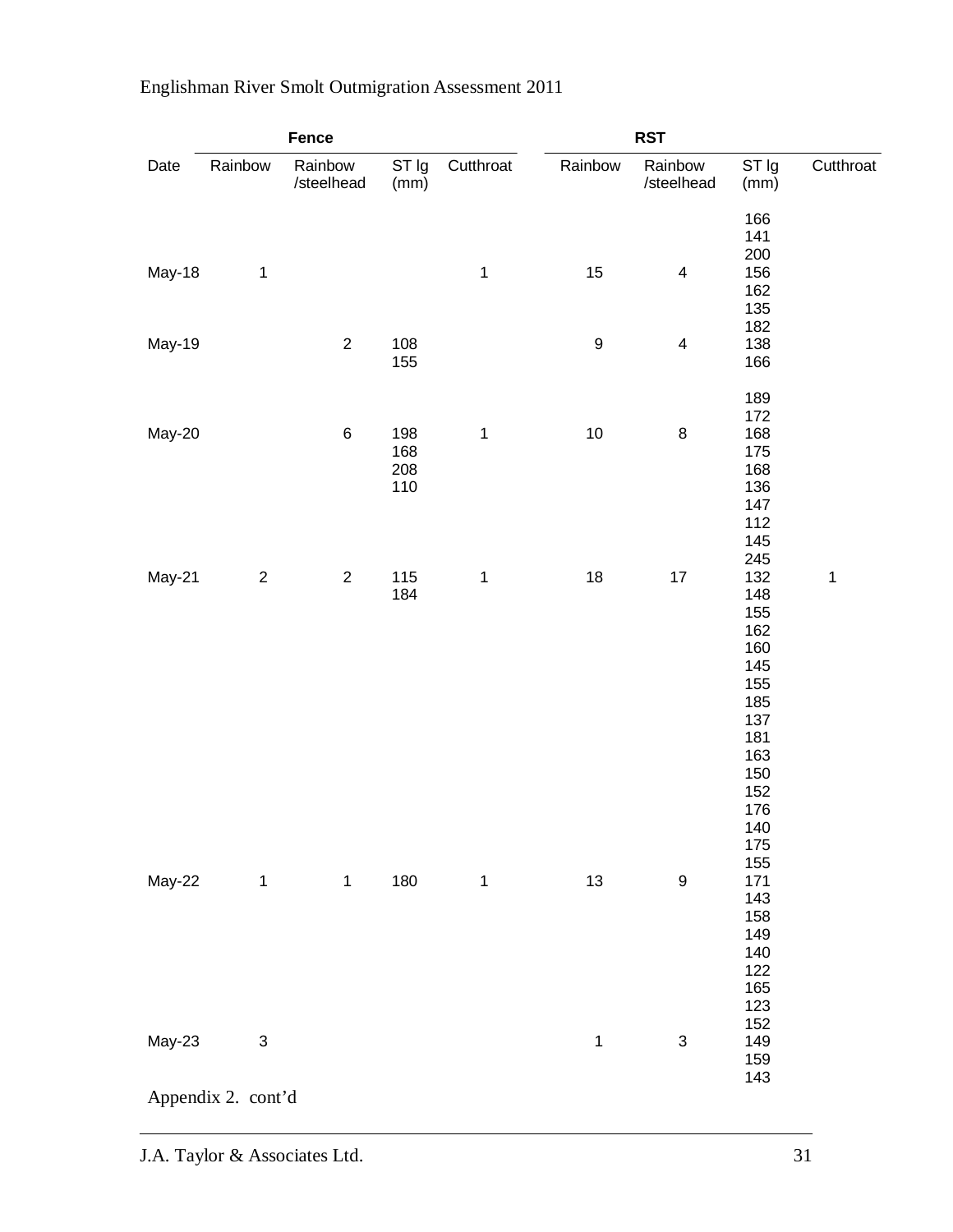| Fence          |                         |                                           |                                                                                  | <b>RST</b>                    |                         |                             |                                                                                                                                       |           |
|----------------|-------------------------|-------------------------------------------|----------------------------------------------------------------------------------|-------------------------------|-------------------------|-----------------------------|---------------------------------------------------------------------------------------------------------------------------------------|-----------|
| Date<br>May-24 | Rainbow<br>$\mathbf{1}$ | Rainbow<br>/steelhead<br>$\boldsymbol{2}$ | ST Ig<br>(mm)<br>189<br>185                                                      | Cutthroat<br>$\boldsymbol{2}$ | Rainbow                 | Rainbow<br>/steelhead<br>14 | ST Ig<br>(mm)<br>190<br>145<br>125<br>150<br>142<br>157<br>163<br>148<br>185<br>158<br>135<br>150<br>130                              | Cutthroat |
| May-25         |                         | $\mathbf{1}$                              | 147                                                                              |                               | $\overline{4}$          | $\,6$                       | 155<br>151<br>168<br>135<br>151<br>149<br>160                                                                                         |           |
| May-26         |                         | $\sqrt{5}$                                | 150<br>170<br>186<br>110<br>114                                                  |                               | $\overline{\mathbf{4}}$ | $19$                        | 145<br>152<br>185<br>155<br>150<br>160<br>172<br>148<br>175<br>160<br>145<br>140<br>160<br>136<br>$170\,$<br>205<br>147<br>190<br>129 | $1$ DV    |
| May-27         |                         | 14                                        | 205<br>195<br>193<br>192<br>212<br>182<br>189<br>175<br>210<br>205<br>162<br>185 | $\ensuremath{\mathsf{3}}$     |                         | $\boldsymbol{7}$            | 155<br>152<br>145<br>166<br>154<br>155<br>150                                                                                         |           |

J.A. Taylor & Associates Ltd. 32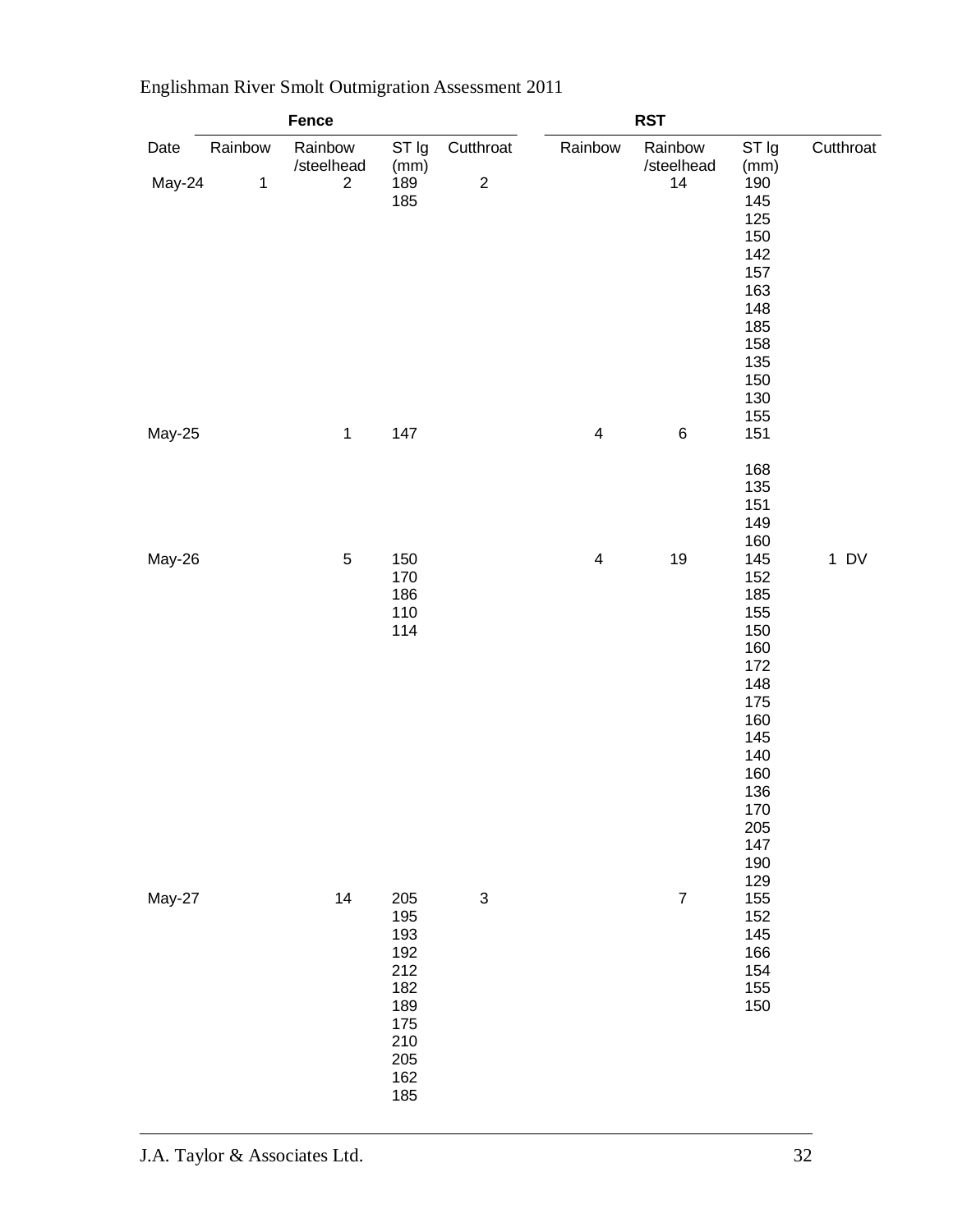|                                                  | Appendix 2. cont'd | <b>Fence</b>          |                                                      |                  |     |                                                           | <b>RST</b>                 |                                                             |              |
|--------------------------------------------------|--------------------|-----------------------|------------------------------------------------------|------------------|-----|-----------------------------------------------------------|----------------------------|-------------------------------------------------------------|--------------|
| Date                                             | Rainbow            | Rainbow<br>/steelhead | ST Ig<br>(mm)<br>178                                 | Cutthroat        |     | Rainbow                                                   | Rainbow<br>/steelhead      | ST Ig<br>(mm)                                               | Cutthroat    |
| May-28                                           |                    | $\boldsymbol{9}$      | 209<br>169<br>177<br>150<br>235<br>175<br>215<br>184 |                  |     | $\overline{\mathbf{4}}$                                   | $\,6$                      | 165<br>136<br>152<br>158<br>164<br>172                      | 1DV          |
| May-29                                           | $\sqrt{2}$         | $\mathbf{1}$          | 168                                                  | $\boldsymbol{2}$ |     | $\mathbf 5$                                               | $\,6$                      | 156<br>162<br>155<br>175<br>170<br>149                      | $\mathbf 1$  |
| May-30                                           | $\sqrt{2}$         | $\sqrt{2}$            | 170                                                  |                  |     | 1                                                         |                            |                                                             |              |
| May-31                                           |                    |                       | 150                                                  |                  |     | $\overline{7}$                                            | $\ensuremath{\mathsf{3}}$  | 158<br>169<br>169                                           |              |
| $Jun-01$                                         | 1                  |                       |                                                      |                  |     | $\overline{\mathbf{4}}$                                   | $\ensuremath{\mathsf{3}}$  | 155<br>151<br>138                                           |              |
| Jun-02                                           | 1                  | $\mathbf{1}$          | 185                                                  |                  |     | $\mathbf 5$                                               | $\boldsymbol{2}$           | 120<br>140                                                  | $\mathbf{1}$ |
| $Jun-03$                                         |                    |                       |                                                      |                  |     | $\,6$                                                     | $\boldsymbol{9}$           | 135<br>151<br>153<br>132<br>144<br>165<br>134<br>142<br>142 |              |
| $Jun-04$<br>$Jun-05$                             | 1                  | $\boldsymbol{2}$      | 132                                                  | $\boldsymbol{2}$ |     | 5<br>$\,6$                                                | 1<br>$\mathbf 1$           | 115<br>147                                                  |              |
| Jun-06<br>Jun-07<br>Jun-08<br>Jun-09<br>$Jun-10$ | 1                  | $\mathbf 1$           | 188                                                  | $\mathbf 1$      |     | $\frac{2}{2}$<br>$\bf 8$<br>10<br>$\overline{\mathbf{4}}$ | $\mathbf 1$<br>$\mathbf 1$ | 144<br>166                                                  | $\mathbf{1}$ |
| $Jun-11$                                         |                    | $\mathfrak{B}$        | 213<br>172<br>208                                    | $\boldsymbol{2}$ |     | $\overline{\mathcal{A}}$                                  |                            |                                                             |              |
| $Jun-12$                                         |                    |                       |                                                      |                  |     |                                                           | $\mathbf 1$                | 145                                                         |              |
| <b>Totals</b><br><b>Mean Lengths</b>             | 143                | 131                   | 177.2                                                | 46               | 316 | 233                                                       | $\boldsymbol{7}$           | 159.0                                                       |              |

195

J.A. Taylor & Associates Ltd. 33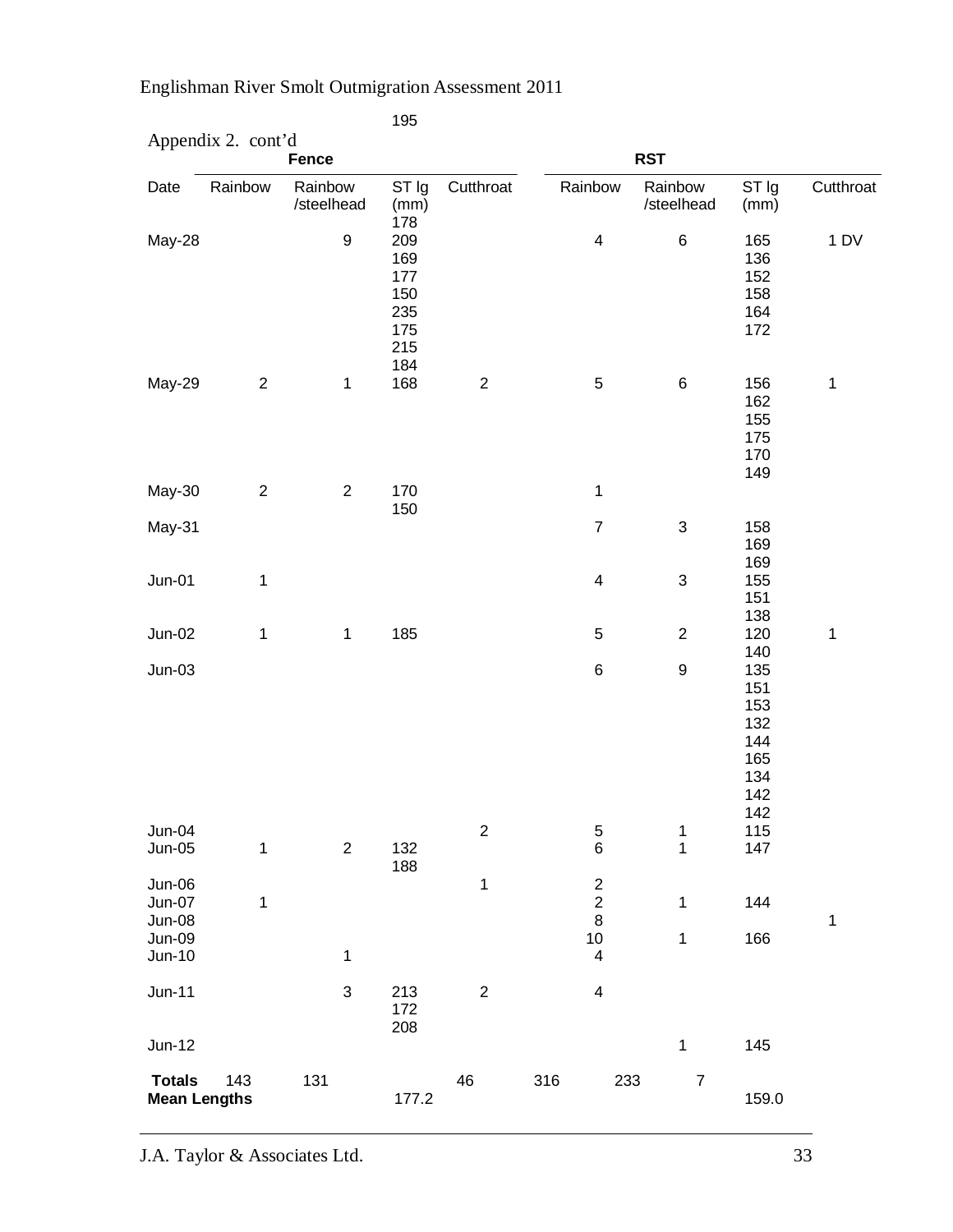Appendix 3. Daily water temperatures  $(^0C)$  at the Clay Young channel and the RST site.

| Date             | Clay Young                       | Mainstem       |
|------------------|----------------------------------|----------------|
|                  | channel                          | <b>RST</b>     |
| Mar-31           |                                  | 6.75           |
| Apr-1            | 5                                | 7              |
| Apr-2            | 5                                | 5.5            |
| Apr-3            | 4.2                              | 5              |
| Apr-4            | 5                                | 5.5            |
| Apr-5            | 5                                | 5              |
| Apr-13           |                                  | 5              |
| Apr-20           |                                  | $\overline{7}$ |
| Apr-21           |                                  | 6.5            |
| Apr-26           |                                  | 6.5            |
| Apr-27           |                                  | 7              |
| Apr-27           | 6                                |                |
| Apr-28           | 6                                | 6              |
| Apr-29           | 6                                | 6              |
| Apr-30           | 6.5                              | $\overline{7}$ |
| May-1            | 7.5                              | $\overline{7}$ |
| May-2            |                                  | 8.5            |
| May-3            | 7<br>$\overline{7}$              | 7              |
| May 4            | 7.5                              | 8.5            |
| May-5<br>May-6   | 5.5                              | 9              |
| May-7            | 7                                | 8.5            |
| May-8            | 6                                | 8              |
| May-9            |                                  | 9.5            |
| May-10           | 7                                | 9              |
| May-11           | 6.5                              | 9              |
| May-12           | 5                                | 8              |
| May-13           | 6                                | 8              |
| May-14           | $\overline{7}$                   | 8.5            |
| May-15           | $\overline{7}$                   | 9              |
| May-16           | 6                                | 9              |
| May-17           | 6                                | 9              |
| May-18           | 6                                | 8.5            |
| May-19           | 6                                | 9              |
| May-20           | $\overline{7}$<br>$\overline{7}$ | 9.5            |
| May-21           |                                  | 10.5           |
| May-22           | 7.5                              | 9.5            |
| May-23<br>May-24 | 7<br>7.5                         | 9.5<br>10      |
| May-25           | $\overline{7}$                   | 9.5            |
| May-26           | 7                                | 9.5            |
| May-27           | 6.5                              | 9              |
| May-28           | 6.5                              | 9              |
| May-29           | 7.5                              | 10.5           |
| May-30           | 7.5                              | 10.5           |
| May-31           | 7.25                             | 9.5            |
| June-1           | 7.5                              | 10.5           |
| June-2           | 7                                | 9.5            |
| June-3           | 7                                | 9.5            |